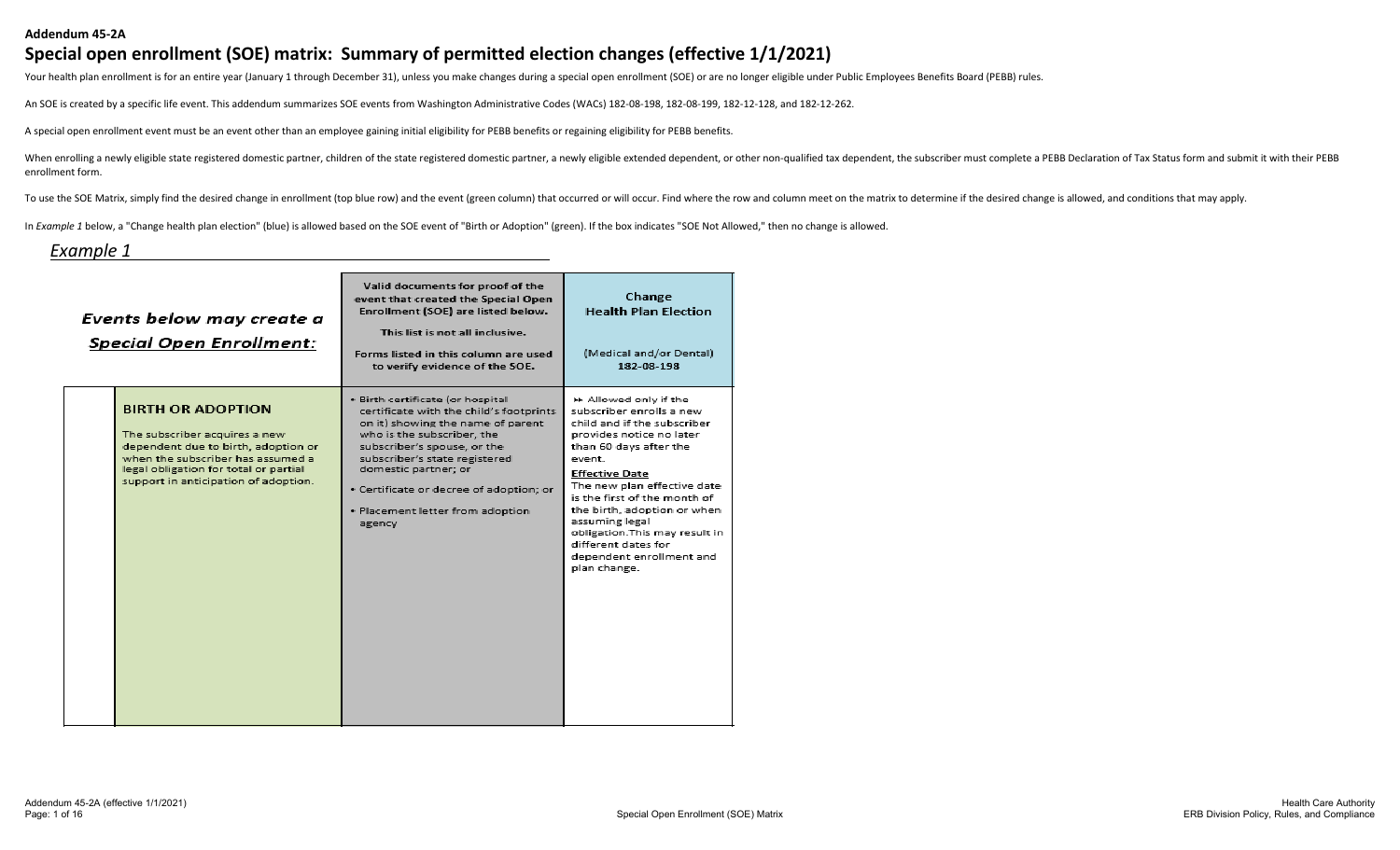#### **Addendum 45-2A**

# **Special open enrollment (SOE) matrix: Summary of permitted election changes (effective 1/1/2021)**

This matrix only summarizes special open enrollment events in chapters 182-08 and 182-12 WAC and the corresponding actions that are allowed. It does not describe other circumstances such as initial eligibility, open enroll Notification of the SOE event **must be received no later than sixty (60) days after the event occurs**, except for Medicare enrollment SOE event #14.

> Provides example(s) of Internal Revenue Service (IRS) "consistency rule;" the election change must be allowable under Internal Revenue Code and Treasury regulations, and correspond to and be consistent with the event tha

|              | Events below may create a<br><b>Special Open Enrollment:</b>                                                                                                                                                                                                                                  | Valid documents for proof of the<br>event that created the Special Open<br>Enrollment (SOE) are listed below.<br>This list is not all inclusive.<br>Documents listed in this column are<br>used to verify evidence of the SOE.                                                                                     | Change<br><b>Health Plan Election</b><br>(Medical and/or Dental)<br>182-08-198                                                                                                                                                                                                                                                                                     | <b>Enroll Eligible</b><br>Dependent(s)<br><b>Health Plan Coverage</b><br>(Medical and/or Dental)<br>182-12-262                                                                                                                                                                                                                                                                                                                                                                                        | <b>Remove Eligible</b><br>Dependent(s)<br>from<br><b>Health Plan Coverage</b><br>(Medical and/or Dental)<br>182-12-262                                                                                                                                                                                                                                                                                                                | <b>Waive</b><br><b>Enrollment in Medical</b><br>(Employees Only)<br>182-12-128                                                                                                                                                                                                                                                                                                                                                       | <b>Return from Waived</b><br><b>Enrollment in Medical</b><br>(Employees Only)<br>182-12-128                                                                                                                                                                                                                                                                                                                                                                                                                           | <b>Enroll In or Change</b><br><b>Premium Payment Plan</b><br>(Employees Only)<br>182-08-199                                                                                                                                                                                                                                                                                                                                            | <b>Enroll In or Change</b><br><b>Medical FSA</b><br>(Employees Only)<br>182-08-199                                                                                                                                                                                                                                                                                                                                                                                                                                                                           | <b>Enroll In or Change</b><br><b>DCAP</b><br>(Employees Only)<br>182-08-199                                                                                                                                                                                                                                                                                                                                                                                                                                                                                               |
|--------------|-----------------------------------------------------------------------------------------------------------------------------------------------------------------------------------------------------------------------------------------------------------------------------------------------|--------------------------------------------------------------------------------------------------------------------------------------------------------------------------------------------------------------------------------------------------------------------------------------------------------------------|--------------------------------------------------------------------------------------------------------------------------------------------------------------------------------------------------------------------------------------------------------------------------------------------------------------------------------------------------------------------|-------------------------------------------------------------------------------------------------------------------------------------------------------------------------------------------------------------------------------------------------------------------------------------------------------------------------------------------------------------------------------------------------------------------------------------------------------------------------------------------------------|---------------------------------------------------------------------------------------------------------------------------------------------------------------------------------------------------------------------------------------------------------------------------------------------------------------------------------------------------------------------------------------------------------------------------------------|--------------------------------------------------------------------------------------------------------------------------------------------------------------------------------------------------------------------------------------------------------------------------------------------------------------------------------------------------------------------------------------------------------------------------------------|-----------------------------------------------------------------------------------------------------------------------------------------------------------------------------------------------------------------------------------------------------------------------------------------------------------------------------------------------------------------------------------------------------------------------------------------------------------------------------------------------------------------------|----------------------------------------------------------------------------------------------------------------------------------------------------------------------------------------------------------------------------------------------------------------------------------------------------------------------------------------------------------------------------------------------------------------------------------------|--------------------------------------------------------------------------------------------------------------------------------------------------------------------------------------------------------------------------------------------------------------------------------------------------------------------------------------------------------------------------------------------------------------------------------------------------------------------------------------------------------------------------------------------------------------|---------------------------------------------------------------------------------------------------------------------------------------------------------------------------------------------------------------------------------------------------------------------------------------------------------------------------------------------------------------------------------------------------------------------------------------------------------------------------------------------------------------------------------------------------------------------------|
| 1            | <b>MARRIAGE</b><br>The subscriber acquires a new<br>dependent due to marriage.<br>The required form must be received no<br>later than 60 days after the date of<br>marriage.                                                                                                                  | · Marriage certificate<br>If adding a new spouse, the<br>subscriber must also provide<br>evidence that the marriage is still<br>valid (e.g., a utility bill within the last<br>6 months showing both your and your<br>spouse's name)                                                                               | Allowed only if the<br>subscriber enrolls a new<br>spouse.<br><b>Effective Date</b><br>The new plan effective date is<br>the first of the month after the<br>later of:<br>(a) Date of marriage,<br>or<br>(b) Date form is received.<br>If the later of (a) or (b) is the<br>first day of the month, the<br>effective date is that day.                             | >> The subscriber may<br>enroll a new spouse and any<br>dependent children of the<br>spouse. Existing uncovered<br>dependents may not be<br>enrolled.<br><b>Enrollment Date</b><br>Enrollment is effective the<br>first day of the month after<br>the later of:<br>(a) Date of marriage,<br>or<br>(b) Date form is received.<br>If the later of (a) or (b) is the<br>first day of the month, the<br>enrollment date is that day                                                                       | >> Allowed only if the<br>dependent enrolls in the<br>new spouse's employer-<br>based group health plan.<br><b>Remove Date</b><br>Remove the dependent<br>from coverage the last day<br>of the month of the later of:<br>(a) Date of marriage,<br>(b) Date form is received<br>If the later of (a) or (b) is the<br>first day of the month, the<br>remove date is the last day<br>of the previous month.                              | >> Allowed only if the<br>employee enrolls in medica<br>under the new spouse's<br>employer-based group<br>health plan.<br><b>Waive Date</b><br>Waive coverage the last day<br>of the month of the later of<br>(a) Date of marriage,<br>(b) Date form is received<br>If the later of (a) or (b) is the<br>first day of the month, the<br>waive date is the last day of<br>the previous month.                                         | >> The employee may enroll<br>in order to enroll a new<br>spouse or children acquired<br>through the marriage.<br><b>Existing uncovered</b><br>dependents may not be<br>enrolled.<br><b>Enrollment Date</b><br>Enrollment is effective the<br>first day of the month after<br>the later of:<br>(a) Date of marriage,<br>or<br>(b) Date form is received.<br>If the later of (a) or (b) is the<br>first day of the month, the<br>enrollment begins on that<br>day.                                                     | ▶ Premium payment plan<br>changes are allowed when<br>consistent with a change in<br>PEBB health plan<br>enrollment.<br>Premiums may be collected<br>pre-tax if a spouse and/or<br>dependents qualify as tax<br>dependents (unless<br>otherwise requested).                                                                                                                                                                            | >> The employee may enrol<br>or increase election for a<br>tax-dependent spouse or<br>tax-dependent children, or<br>decrease election if the<br>employee or tax-dependen<br>children gain eligibility and<br>enroll in a new spouse's<br>health plan or FSA.<br>The enrollment or change is<br>effective the first day of the<br>month following the later<br>(a) Date of marriage,<br>(b) Date form is received.<br>If the later of (a) or (b) is the<br>first day of the month, the<br>enrollment or change in<br>election begins on that day.             | >> The employee may enroll<br>or increase election if<br>gaining a new IRC Section<br>21(b)(1) qualifying<br>individual, or decrease or<br>cease election if a new tax-<br>dependent spouse is not<br>employed or makes a DCAP<br>coverage election under<br>their plan.<br>The enrollment or change is<br>effective the first day of the<br>month following the later<br>of:<br>(a) Date of marriage,<br>or<br>(b) Date form is received.<br>If the later of (a) or (b) is the<br>first day of the month, the<br>enrollment or change in<br>election begins on that day. |
| $\mathbf{2}$ | <b>REGISTERING A STATE</b><br><b>REGISTERED</b><br><b>DOMESTIC PARTNERSHIP</b><br>The subscriber acquires a new<br>dependent due to registering a state<br>registered domestic partnership.<br>The required form must be received no<br>later than 60 days after the date of<br>registration. | · Certificate of state-registered<br>domestic partnership or legal union<br>If adding a state registered domestic<br>partner, the subscriber must also<br>provide evidence that the partnership<br>is still valid (e.g., a utility bill within<br>the last 6 months showing both your<br>and your partner's name). | >> Allowed only if the<br>subscriber enrolls a new state<br>registered domestic partner.<br><b>Effective Date</b><br>The new plan effective date is<br>the first of the month after the<br>later of:<br>(a) Date of registration,<br>(b) Date form is received.<br>If the later of (a) or (b) is the<br>first day of the month, the<br>effective date is that day. | >> The subscriber may<br>enroll a newly eligible state<br>registered domestic partner<br>and any dependent children<br>of the new state registered<br>domestic partner. Existing<br>uncovered dependents may<br>not be enrolled.<br><b>Enrollment Date</b><br>Enrollment is effective the<br>first day of the month after<br>the later of:<br>(a) Date of registration,<br>(b) Date form is received.<br>If later of (a) or (b) is the<br>first day of the month, the<br>enrollment date is that day. | >> Allowed only if the<br>dependent enrolls in the<br>new state registered<br>domestic partner's<br>employer-based group<br>health plan.<br>Remove Date<br>Remove the dependent<br>from coverage the last day<br>of the month of the later of:<br>(a) Date of registration,<br>(b) Date form is received<br>If the later of (a) or (b) is the<br>first day of the month, the<br>remove date is the last day<br>of the previous month. | >> Allowed only if the<br>employee enrolls in medical<br>under the new state<br>registered domestic<br>partner's employer-based<br>group health plan.<br><b>Waive Date</b><br>Waive coverage the last day<br>of the month of the later of<br>(a) Date of registration,<br>or<br>(b) Date form is received<br>If the later of (a) or (b) is th<br>first day of the month, the<br>waive date is the last day of<br>the previous month. | >> The employee may enroll<br>in order to enroll a state<br>registered domestic partner<br>or children acquired<br>through the state registered<br>domestic partnership.<br><b>Existing uncovered</b><br>dependents may not be<br>enrolled.<br><b>Enrollment Date</b><br>Enrollment is effective the<br>first day of month after the<br>later of:<br>(a) Date of registration,<br>(b) Date form is received.<br>If the later of (a) or (b) is the<br>first day of the month, the<br>enrollment begins on that<br>day. | ▶ Premium payment plan<br>changes are allowed when<br>consistent with a change in<br>PEBB health plan<br>enrollment.<br>In most cases, premiums<br>are collected post-tax<br>because the domestic<br>partner may not be<br>considered a tax<br>dependent.<br>Premiums may be collected<br>pre-tax if a state registered<br>domestic partner and/or<br>children of a state<br>registered domestic partner<br>qualify as tax dependents. | >> The employee may enr<br>or increase election for<br>newly eligible tax<br>dependents, or decrease<br>election if the employee or<br>tax-dependent children gai<br>eligibility and enroll in a<br>new state registered<br>domestic partner's health<br>plan or FSA.<br>The enrollment or change is<br>effective the first day of the<br>month following the later<br>(a) Date of registration,<br>(b) Date form is received<br>If the later of (a) or (b) is the<br>first day of the month, the<br>enrollment or change in<br>election begins on that day. | >> The employee may enroll<br>or increase election if<br>gaining a new IRC § 21(b)(1)<br>qualifying individual. IRC §<br>$21(b)(1)$ concludes that a<br>qualifying individual is a<br>dependent of the tax payer<br>(who in this case is the<br>employee).<br>The enrollment or change is<br>effective the first day of the<br>month following the later<br>of:<br>(a) Date of registration,<br>(b) Date form is received.<br>If the later of (a) or (b) is the<br>first day of the month, the<br>enrollment or change in<br>election begins on that day.                 |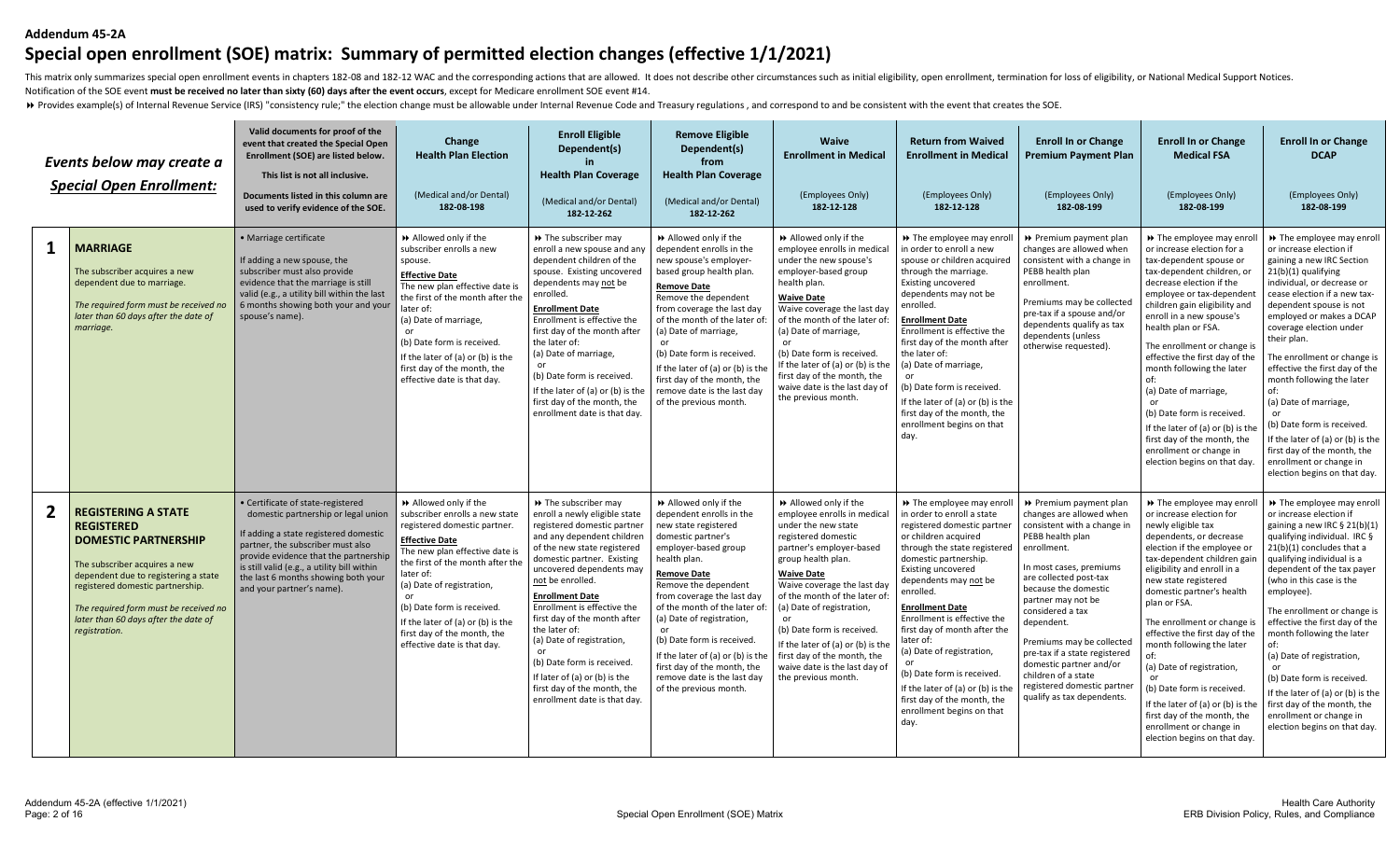|   | Events below may create a<br><b>Special Open Enrollment:</b>                                                                                                                                                           | Valid documents for proof of the<br>event that created the Special Open<br>Enrollment (SOE) are listed below.<br>This list is not all inclusive.<br>Documents listed in this column are<br>used to verify evidence of the SOE.                                                                                                                                                            | Change<br><b>Health Plan Election</b><br>(Medical and/or Dental)<br>182-08-198                                                                                                                                                                                                                                                                                                            | <b>Enroll Eligible</b><br>Dependent(s)<br><b>Health Plan Coverage</b><br>(Medical and/or Dental)<br>182-12-262                                                                                                                                                                                                                                                                                                                                                                                                                                                                                                                                                                                                                                                                                                                                | <b>Remove Eligible</b><br>Dependent(s)<br>from<br><b>Health Plan Coverage</b><br>(Medical and/or Dental)<br>182-12-262                                                                                                                                                                                                                                                                                                                  | Waive<br><b>Enrollment in Medical</b><br>(Employees Only)<br>182-12-128                                                                                                                                                                                                                                                                                                                                                                                                                                                                     | <b>Return from Waived</b><br><b>Enrollment in Medical</b><br>(Employees Only)<br>182-12-128                                                                                                                                                                                                                                                                                                                                                                                                                                                                                                                                                                                                                                                                                       | <b>Enroll In or Change</b><br><b>Premium Payment Plan</b><br>(Employees Only)<br>182-08-199                                                                                                                                                                                                                                                                                                                                     | <b>Enroll In or Change</b><br><b>Medical FSA</b><br>(Employees Only)<br>182-08-199                                                                                                                                                                                                                                                                                                                                                                                                                                 | <b>Enroll In or Change</b><br><b>DCAP</b><br>(Employees Only)<br>182-08-199                                                                                                                                                                                                                                                                                                                                                                                                                                                             |
|---|------------------------------------------------------------------------------------------------------------------------------------------------------------------------------------------------------------------------|-------------------------------------------------------------------------------------------------------------------------------------------------------------------------------------------------------------------------------------------------------------------------------------------------------------------------------------------------------------------------------------------|-------------------------------------------------------------------------------------------------------------------------------------------------------------------------------------------------------------------------------------------------------------------------------------------------------------------------------------------------------------------------------------------|-----------------------------------------------------------------------------------------------------------------------------------------------------------------------------------------------------------------------------------------------------------------------------------------------------------------------------------------------------------------------------------------------------------------------------------------------------------------------------------------------------------------------------------------------------------------------------------------------------------------------------------------------------------------------------------------------------------------------------------------------------------------------------------------------------------------------------------------------|-----------------------------------------------------------------------------------------------------------------------------------------------------------------------------------------------------------------------------------------------------------------------------------------------------------------------------------------------------------------------------------------------------------------------------------------|---------------------------------------------------------------------------------------------------------------------------------------------------------------------------------------------------------------------------------------------------------------------------------------------------------------------------------------------------------------------------------------------------------------------------------------------------------------------------------------------------------------------------------------------|-----------------------------------------------------------------------------------------------------------------------------------------------------------------------------------------------------------------------------------------------------------------------------------------------------------------------------------------------------------------------------------------------------------------------------------------------------------------------------------------------------------------------------------------------------------------------------------------------------------------------------------------------------------------------------------------------------------------------------------------------------------------------------------|---------------------------------------------------------------------------------------------------------------------------------------------------------------------------------------------------------------------------------------------------------------------------------------------------------------------------------------------------------------------------------------------------------------------------------|--------------------------------------------------------------------------------------------------------------------------------------------------------------------------------------------------------------------------------------------------------------------------------------------------------------------------------------------------------------------------------------------------------------------------------------------------------------------------------------------------------------------|-----------------------------------------------------------------------------------------------------------------------------------------------------------------------------------------------------------------------------------------------------------------------------------------------------------------------------------------------------------------------------------------------------------------------------------------------------------------------------------------------------------------------------------------|
| 3 | <b>BIRTH OR ADOPTION</b><br>The subscriber acquires a new<br>dependent due to birth, adoption or<br>when the subscriber has assumed a<br>legal obligation for total or partial<br>support in anticipation of adoption. | · Birth certificate (or hospital<br>certificate with the child's<br>footprints on it); or<br>· Certificate or decree of adoption; or<br>• Placement letter from adoption<br>agency.<br>All valid documents for proof of this<br>event must show the name of the<br>parent who is the subscriber, the<br>subscriber's spouse, or the<br>subscriber's state registered domestic<br>partner. | >> Allowed only if the<br>subscriber enrolls a new child<br>and if the subscriber provides<br>notice no later than 60 days<br>after the event.<br><b>Effective Date</b><br>The new plan effective date is<br>the first of the month of the<br>birth, adoption or when<br>assuming legal obligation. This<br>may result in different dates<br>for dependent enrollment and<br>plan change. | Allowed if the subscriber<br>provides notice no later<br>than 60 days after the<br>event, if adding the child<br>increases the premium.<br>If adding the child does not<br>increase the premium, the<br>subscriber should notify the<br>PEBB Program by submitting<br>the required enrollment<br>forms as soon as possible.<br>The subscriber may also<br>enroll a spouse or state<br>registered domestic<br>partner, but may not enro<br>existing uncovered<br>dependent children.<br><b>Enrollment Date</b><br>Enrollment of the newborn<br>or newly adopted child is<br>effective the day of the<br>birth, adoption or day<br>assuming legal obligation.<br>Enrollment of the spouse or<br>state registered domestic<br>partner is effective the first<br>day of the month of the<br>birth, adoption or when<br>assuming legal obligation. | Allowed only if the<br>dependent being removed<br>enrolls in other coverage<br>due to the birth or adoption<br>of a child, and if the<br>subscriber provides notice<br>no later than 60 days after<br>the event. Does not apply<br>to other existing dependent<br>children.<br><b>Remove Date</b><br>Remove the dependent<br>from coverage the last day<br>of the month of the birth,<br>adoption or when assuming<br>legal obligation. | Allowed only if the<br>employee enrolls in medical<br>under a spouse or state<br>registered domestic partner<br>due to birth or adoption,<br>and if the employee<br>provides notice no later<br>than 60 days after the<br>event.<br><b>Waive Date</b><br>Waive coverage the last day<br>of the month after the later<br>(a) Birth, adoption or when<br>assuming legal obligation,<br>(b) Date form is received.<br>If the later of (a) or (b) is the<br>first day of the month, the<br>waive date is the last day of<br>the previous month. | If the employee provides<br>notice no later than 60 days<br>after the event, the<br>employee may enroll in<br>order to enroll a new child.<br>A spouse or state registered<br>domestic partner may<br>enroll. Existing uncovered<br>dependent children may<br>not be enrolled.<br><b>Enrollment Date</b><br>Enrollment for the<br>employee is effective the<br>first day of the month of<br>birth, adoption or when<br>assuming legal obligation.<br>Enrollment of the newborn<br>or newly adopted child is<br>effective the day of the<br>birth, adoption or day<br>assuming legal obligation.<br>Enrollment of the spouse or<br>state registered domestic<br>partner is effective the first<br>day of the month of the<br>birth, adoption or when<br>assuming legal obligation. | ▶ Premium payment plan<br>changes are allowed when<br>consistent with a change in<br>PEBB health plan<br>enrollment.<br>If notice is provided more<br>than 60 days after the<br>event, any related increase<br>in the employee premium is<br>post-tax.<br>The employee must submit<br>a Premium Payment Plan<br>Election/Change Form<br>during the next open<br>enrollment to request to<br>change back to pre-tax<br>premiums. | >> The employee may enro<br>or increase election for a<br>new tax dependent child or<br>spouse, or decrease<br>election if the employee or<br>an existing child dependent<br>gains eligibility and enrolls<br>under a spouse or state<br>registered domestic<br>partner's health plan or<br>FSA.<br>Enroll or change election<br>within 60 days of the birth<br>or adoption. The<br>enrollment or change is<br>effective the first day of the<br>month of the birth,<br>adoption, or assuming legal<br>obligation. | >> The employee may enroll<br>or increase election for a<br>new IRC Section 21(b)(1)<br>qualifying individual, or<br>decrease election if the<br>employee or an existing IRC<br>Section 21(b)(1) qualifying<br>individual gains eligibility<br>and enrolls under a spouse<br>or state registered domestic<br>partner's DCAP.<br>Enroll or change election<br>within 60 days of the birth<br>or adoption. The<br>enrollment or change is<br>effective the first day of the<br>month of birth, adoption, or<br>assuming legal obligation. |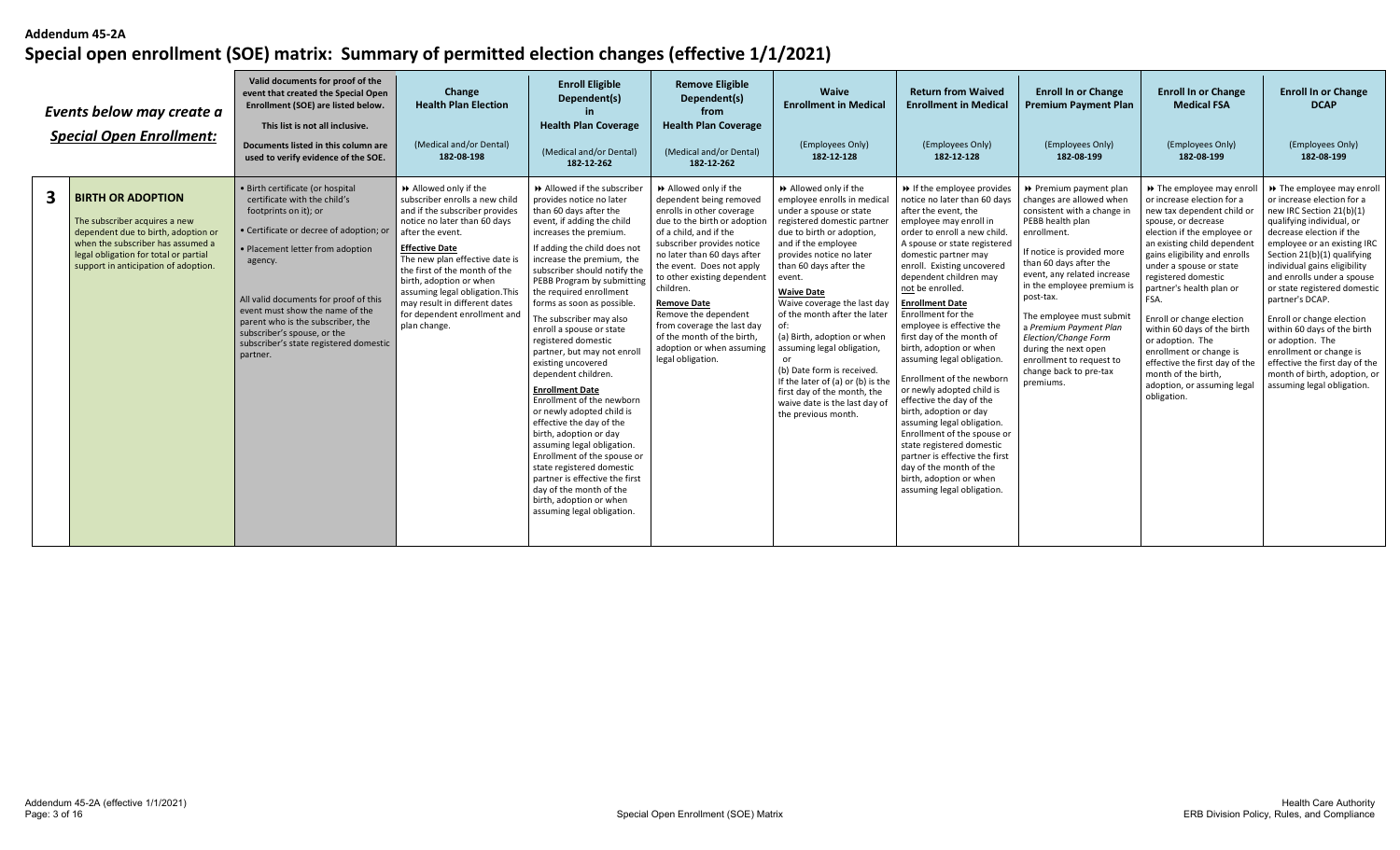|   | Events below may create a<br><b>Special Open Enrollment:</b>                                                                                                                                                                                                                                                                                                                                                                                                                                                       | Valid documents for proof of the<br>event that created the Special Open<br>Enrollment (SOE) are listed below.<br>This list is not all inclusive.<br>Documents listed in this column are<br>used to verify evidence of the SOE.                                    | Change<br><b>Health Plan Election</b><br>(Medical and/or Dental)<br>182-08-198                                                                                                                                                                                                               | <b>Enroll Eligible</b><br>Dependent(s)<br><b>Health Plan Coverage</b><br>(Medical and/or Dental)<br>182-12-262                                                                                                                                                                                                                | <b>Remove Eligible</b><br>Dependent(s)<br>from<br><b>Health Plan Coverage</b><br>(Medical and/or Dental)<br>182-12-262 | Waive<br><b>Enrollment in Medical</b><br>(Employees Only)<br>182-12-128 | <b>Return from Waived</b><br><b>Enrollment in Medical</b><br>(Employees Only)<br>182-12-128                                                                                                                                                                                                                                                              | <b>Enroll In or Change</b><br><b>Premium Payment Plan</b><br>(Employees Only)<br>182-08-199                                                                                                                                                                | <b>Enroll In or Change</b><br><b>Medical FSA</b><br>(Employees Only)<br>182-08-199                                                                                                                                                                                                                                                                                                                                                                                                                             | <b>Enroll In or Change</b><br><b>DCAP</b><br>(Employees Only)<br>182-08-199                                                                                                                                                                                                                                                                                                                                                                                                            |
|---|--------------------------------------------------------------------------------------------------------------------------------------------------------------------------------------------------------------------------------------------------------------------------------------------------------------------------------------------------------------------------------------------------------------------------------------------------------------------------------------------------------------------|-------------------------------------------------------------------------------------------------------------------------------------------------------------------------------------------------------------------------------------------------------------------|----------------------------------------------------------------------------------------------------------------------------------------------------------------------------------------------------------------------------------------------------------------------------------------------|-------------------------------------------------------------------------------------------------------------------------------------------------------------------------------------------------------------------------------------------------------------------------------------------------------------------------------|------------------------------------------------------------------------------------------------------------------------|-------------------------------------------------------------------------|----------------------------------------------------------------------------------------------------------------------------------------------------------------------------------------------------------------------------------------------------------------------------------------------------------------------------------------------------------|------------------------------------------------------------------------------------------------------------------------------------------------------------------------------------------------------------------------------------------------------------|----------------------------------------------------------------------------------------------------------------------------------------------------------------------------------------------------------------------------------------------------------------------------------------------------------------------------------------------------------------------------------------------------------------------------------------------------------------------------------------------------------------|----------------------------------------------------------------------------------------------------------------------------------------------------------------------------------------------------------------------------------------------------------------------------------------------------------------------------------------------------------------------------------------------------------------------------------------------------------------------------------------|
| 4 | <b>NEWLY ELIGIBLE EXTENDED</b><br><b>DEPENDENT</b><br>The subscriber acquires a new<br>dependent due to a child becoming<br>eligible as an extended dependent<br>through legal custody or legal<br>guardianship.<br>The required form must be received no<br>later than 60 days after the date the<br>new dependent becomes eligible as an<br>extended dependent.                                                                                                                                                  | Completed and signed PEBB<br><b>Extended Dependent Certification</b><br>form<br><b>AND</b><br>Valid court order showing legal<br>custody; guardianship, or<br>temporary guardianship, signed by<br>a Judge or officer of the court.                               | >> Allowed only if the<br>subscriber enrolls a new<br>extended dependent.<br><b>Effective Date</b><br>New health plan coverage will<br>begin the first day of the<br>month following the later of<br>the event date or the date the<br>PEBB Program certifies the<br>new extended dependent. | >> The subscriber may<br>enroll a new extended<br>dependent. Existing<br>uncovered dependents may<br>not be enrolled.<br><b>Enrollment Date</b><br>Enrollment is effective the<br>first day of the month<br>following the later of the<br>event date or the date the<br>PEBB Program certifies the<br>new extended dependent. | <b>SOE Not Allowed</b>                                                                                                 | <b>SOE Not Allowed</b>                                                  | >> The employee may enroll<br>in order to enroll a new<br>extended dependent.<br><b>Existing uncovered</b><br>dependents may not be<br>enrolled.<br><b>Enrollment Date</b><br>Enrollment is effective the<br>first day of the month<br>following the later of the<br>event date or the date the<br>PEBB Program certifies the<br>new extended dependent. | ▶ Premium payment plan<br>changes are allowed when<br>consistent with a change in<br>PEBB health plan<br>enrollment.<br>Premiums may be collected<br>pre-tax if an extended<br>dependent qualifies as a tax<br>dependent, as defined in<br>IRC §152(c)(2). | >> The employee may enro<br>or increase election only if a<br>tax dependent, as defined<br>in IRC $$152(c)(2)$ , gains<br>eligibility under a health<br>plan or FSA.<br>The enrollment or change is<br>effective the first day of the<br>month following the later<br>of:<br>(a) The event date,<br>(b) The date the PEBB<br>program certifies the new<br>extended dependent. .<br>If the later of (a) or (b) is the<br>first day of the month, the<br>enrollment or change in<br>election begins on that day. | >> The employee may enroll<br>or increase election to take<br>into account expenses of a<br>new IRC Section 21(b)(1)<br>qualifying individual.<br>The enrollment or change is<br>effective the first day of the<br>month following the later<br>of:<br>(a) The event date,<br>(b) The date the PEBB<br>program certifies the new<br>extended dependent. If the<br>later of (a) or (b) is the first<br>day of the month, the<br>enrollment or change in<br>election begins on that day. |
| 5 | <b>DEPENDENT</b><br><b>LOSES ELIGIBILITY</b><br>The subscriber's dependent no longer<br>meets PEBB eligibility criteria:<br>- Divorce, annulment<br>- Dissolution of state registered<br>domestic partnership (when state<br>registered domestic partner was tax<br>dependent)<br>- A dependent child ceases to be<br>eligible<br>- A dependent dies<br>The required form must be received no<br>later than 60 days after the last day of<br>the month the dependent no longer<br>meets PEBB eligibility criteria. | Evidence only required for FSA<br>election change:<br>• Petition for Dissolution of marriage<br>(divorce); or<br>• Petition for Dissolution of state<br>registered domestic partnership; or<br>Copy of a death certificate (only for<br>a change in FSA election) | WAC 182-12-262 (2)(a) requires a subscriber to remove a dependent within sixty (60) days of the last day of the month the dependent no longer meets the                                                                                                                                      | A dependent's loss of PEBB eligibility does not provide a special open enrollment opportunity for the subscriber.<br>See PEBB Program Administrative Policy 19-1 Termination Due to Loss of Eligibility or Enrollment Error (Addendums 19-1A and 19-1B).                                                                      | <b>SOE Not Allowed</b><br>eligibility criteria in WAC 182-12-250 or 182-12-260.                                        |                                                                         |                                                                                                                                                                                                                                                                                                                                                          | ▶ Premium payment plan<br>changes are allowed when a<br>tax dependent's coverage is<br>terminated for loss of<br>eligibility.                                                                                                                              | The employee may<br>prospectively decrease or<br>revoke election due to loss<br>of a tax-dependent's<br>eligibility.<br>The enrollment or change is<br>effective the first day of the<br>month following the later<br>(a) Date of loss of eligibility,<br>(b) Date form is received.<br>If the later of (a) or (b) is the<br>first day of the month, the<br>enrollment or change in<br>election begins on that day.                                                                                            | <b>SOE Not Allowed</b><br>See Event #19:<br>"Changed Cost of<br>Dependent Care"<br>(N/A for child turning 26)                                                                                                                                                                                                                                                                                                                                                                          |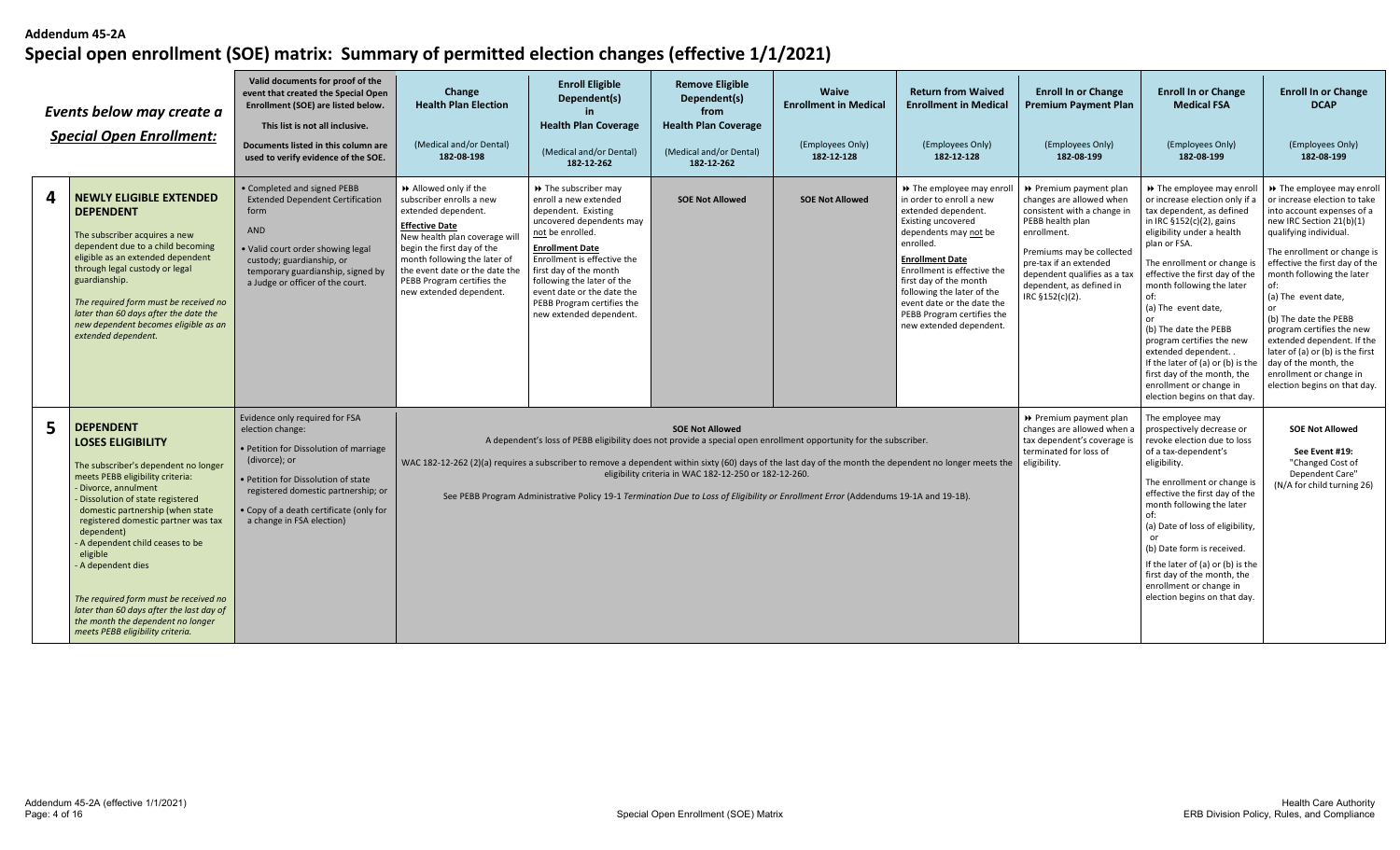|   | Events below may create a<br><b>Special Open Enrollment:</b>                                                                                                                                                                                                                                                                                                                                                                                                                                                                                                                                                                                              | Valid documents for proof of the<br>event that created the Special Open<br>Enrollment (SOE) are listed below.<br>This list is not all inclusive.<br>Documents listed in this column are<br>used to verify evidence of the SOE.                                                                                                                                                                                                                                                                                                                                                                       | Change<br><b>Health Plan Election</b><br>(Medical and/or Dental)<br>182-08-198                                                                                                                                                                                                                                                                                                               | <b>Enroll Eligible</b><br>Dependent(s)<br><b>Health Plan Coverage</b><br>(Medical and/or Dental)<br>182-12-262                                                                                                                                                                                                                                                                                                                                                    | <b>Remove Eligible</b><br>Dependent(s)<br>from<br><b>Health Plan Coverage</b><br>(Medical and/or Dental)<br>182-12-262 | <b>Waive</b><br><b>Enrollment in Medical</b><br>(Employees Only)<br>182-12-128 | <b>Return from Waived</b><br><b>Enrollment in Medical</b><br>(Employees Only)<br>182-12-128                                                                                                                                                                                                                                                                                                                                                                                                                                                                       | <b>Enroll In or Change</b><br><b>Premium Payment Plan</b><br>(Employees Only)<br>182-08-199                                                                                                                                | <b>Enroll In or Change</b><br><b>Medical FSA</b><br>(Employees Only)<br>182-08-199                                                                                                                                                                                                                                                                                                                                                          | <b>Enroll In or Change</b><br><b>DCAP</b><br>(Employees Only)<br>182-08-199 |
|---|-----------------------------------------------------------------------------------------------------------------------------------------------------------------------------------------------------------------------------------------------------------------------------------------------------------------------------------------------------------------------------------------------------------------------------------------------------------------------------------------------------------------------------------------------------------------------------------------------------------------------------------------------------------|------------------------------------------------------------------------------------------------------------------------------------------------------------------------------------------------------------------------------------------------------------------------------------------------------------------------------------------------------------------------------------------------------------------------------------------------------------------------------------------------------------------------------------------------------------------------------------------------------|----------------------------------------------------------------------------------------------------------------------------------------------------------------------------------------------------------------------------------------------------------------------------------------------------------------------------------------------------------------------------------------------|-------------------------------------------------------------------------------------------------------------------------------------------------------------------------------------------------------------------------------------------------------------------------------------------------------------------------------------------------------------------------------------------------------------------------------------------------------------------|------------------------------------------------------------------------------------------------------------------------|--------------------------------------------------------------------------------|-------------------------------------------------------------------------------------------------------------------------------------------------------------------------------------------------------------------------------------------------------------------------------------------------------------------------------------------------------------------------------------------------------------------------------------------------------------------------------------------------------------------------------------------------------------------|----------------------------------------------------------------------------------------------------------------------------------------------------------------------------------------------------------------------------|---------------------------------------------------------------------------------------------------------------------------------------------------------------------------------------------------------------------------------------------------------------------------------------------------------------------------------------------------------------------------------------------------------------------------------------------|-----------------------------------------------------------------------------|
| 6 | <b>LOSS OF</b><br><b>OTHER COVERAGE</b><br>The subscriber or the subscriber's<br>dependent loses other coverage under<br>a group health plan or through health<br>insurance coverage, as defined by<br>HIPAA.<br>The required form must be received no<br>later than 60 days after the date of the<br>loss of other coverage.<br>• If other coverage was COBRA,<br>coverage must have been lost<br>because the enrollee reached the<br>end of their maximum coverage<br>period.<br>• If other coverage was not COBRA,<br>coverage must have been lost<br>because of loss of eligibility, or<br>because employer contributions for<br>coverage terminated. | • Certificate of Creditable Coverage;<br>or<br>• Letter of termination of coverage<br>from health plan; or<br>• Letter of termination of coverage<br>from the employer's personnel,<br>payroll, or benefits office; or<br>• COBRA election notice if it is<br>personalized to the subscriber or<br>subscriber's dependent who lost<br>coverage and provides the date<br>coverage was lost<br>Note: Evidence requirement is met<br>when loss of other coverage is PEBB<br>or SEBB coverage, and loss is verified<br>by the PEBB Program when enrolling<br>the subscriber or dependent to<br>coverage. | Allowed only if the<br>subscriber enrolls or the<br>subscriber enrolls a dependent<br>who lost other coverage.<br><b>Effective Date</b><br>The new plan effective date is<br>the first of the month after the<br>later of:<br>(a) Date of loss of coverage,<br>(b) Date form is received.<br>If the later of (a) or (b) is the<br>first day of the month, the<br>effective date is that day. | $\rightarrow$ The subscriber may<br>enroll a dependent who lost<br>other coverage. Existing<br>uncovered dependents who<br>did not lose other coverage<br>may not be enrolled.<br><b>Enrollment Date</b><br>Enrollment is effective the<br>first day of the month after<br>the later of:<br>(a) Date of loss of coverage,<br>or<br>(b) Date form is received.<br>If the later of (a) or (b) is the<br>first day of the month, the<br>enrollment date is that day. | <b>SOE Not Allowed</b>                                                                                                 | <b>SOE Not Allowed</b>                                                         | >> The employee must have<br>lost other coverage. Or, if<br>the SOE is due to a<br>dependent's loss of<br>coverage, the employee<br>may enroll in order to enroll<br>the dependent. Existing<br>uncovered dependents who<br>did not lose other coverage<br>may not be enrolled.<br><b>Enrollment Date</b><br>Enrollment is effective the<br>first day of the month after<br>the later of:<br>(a) Date of loss of coverage,<br>(b) Date form is received.<br>If the later of (a) or (b) is the<br>first day of the month, the<br>enrollment begins on that<br>day. | ▶ Premium payment plan<br>changes are allowed when<br>consistent with a change in<br>PEBB health plan<br>enrollment.<br>The event that creates an<br>SOE must apply to the<br>employee or the<br>employee's tax dependent. | $\rightarrow$ If the employee or a tax<br>dependent loses other<br>coverage, the employee<br>may enroll or increase<br>election.<br>The enrollment or change is<br>effective the first day of the<br>month following the later<br>(a) Date of loss of other<br>coverage,<br>or<br>(b) Date form is received.<br>If the later of (a) or (b) is the<br>first day of the month, the<br>enrollment or change in<br>election begins on that day. | <b>SOE Not Allowed</b>                                                      |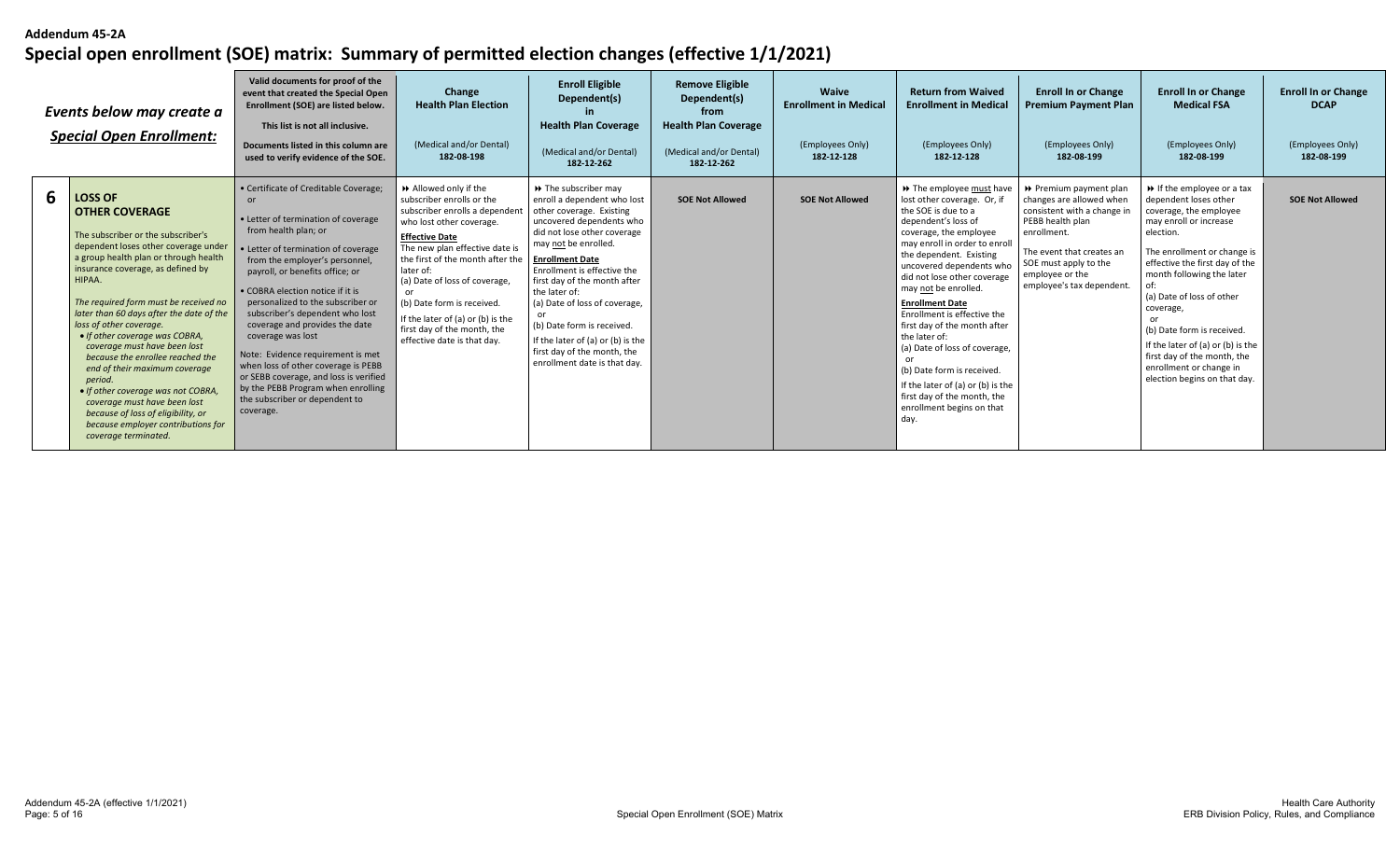|    | Events below may create a<br><b>Special Open Enrollment:</b>                                                                                                                                                                                                                                                                                                                                                                                                                                                                                                                                                                                                                                                              | Valid documents for proof of the<br>event that created the Special Open<br>Enrollment (SOE) are listed below.<br>This list is not all inclusive.<br>Documents listed in this column are<br>used to verify evidence of the SOE.                                 | Change<br><b>Health Plan Election</b><br>(Medical and/or Dental)<br>182-08-198                                                                                                                                                                                                                                                                                                                                                                                                         | <b>Enroll Eligible</b><br>Dependent(s)<br><b>Health Plan Coverage</b><br>(Medical and/or Dental)<br>182-12-262                                                                                                                                                                                                                                                                                                                           | <b>Remove Eligible</b><br>Dependent(s)<br>from<br><b>Health Plan Coverage</b><br>(Medical and/or Dental)<br>182-12-262                                                                                                                                                                                                                                                                                                                                                                                                           | Waive<br><b>Enrollment in Medical</b><br>(Employees Only)<br>182-12-128                                                                                                                                                                                                                                                                                                                                                                                                                                                                                                                                       | <b>Return from Waived</b><br><b>Enrollment in Medical</b><br>(Employees Only)<br>182-12-128                                                                                                                                                                                                                                                                                                                                                                 | <b>Enroll In or Change</b><br><b>Premium Payment Plan</b><br>(Employees Only)<br>182-08-199                                                                                            | <b>Enroll In or Change</b><br><b>Medical FSA</b><br>(Employees Only)<br>182-08-199                                                                                                                                                                                                                                                                                                                                                                                                                                                                                                                                                                         | <b>Enroll In or Change</b><br><b>DCAP</b><br>(Employees Only)<br>182-08-199                                                                                                                                                                                                                                                                                                                                                      |
|----|---------------------------------------------------------------------------------------------------------------------------------------------------------------------------------------------------------------------------------------------------------------------------------------------------------------------------------------------------------------------------------------------------------------------------------------------------------------------------------------------------------------------------------------------------------------------------------------------------------------------------------------------------------------------------------------------------------------------------|----------------------------------------------------------------------------------------------------------------------------------------------------------------------------------------------------------------------------------------------------------------|----------------------------------------------------------------------------------------------------------------------------------------------------------------------------------------------------------------------------------------------------------------------------------------------------------------------------------------------------------------------------------------------------------------------------------------------------------------------------------------|------------------------------------------------------------------------------------------------------------------------------------------------------------------------------------------------------------------------------------------------------------------------------------------------------------------------------------------------------------------------------------------------------------------------------------------|----------------------------------------------------------------------------------------------------------------------------------------------------------------------------------------------------------------------------------------------------------------------------------------------------------------------------------------------------------------------------------------------------------------------------------------------------------------------------------------------------------------------------------|---------------------------------------------------------------------------------------------------------------------------------------------------------------------------------------------------------------------------------------------------------------------------------------------------------------------------------------------------------------------------------------------------------------------------------------------------------------------------------------------------------------------------------------------------------------------------------------------------------------|-------------------------------------------------------------------------------------------------------------------------------------------------------------------------------------------------------------------------------------------------------------------------------------------------------------------------------------------------------------------------------------------------------------------------------------------------------------|----------------------------------------------------------------------------------------------------------------------------------------------------------------------------------------|------------------------------------------------------------------------------------------------------------------------------------------------------------------------------------------------------------------------------------------------------------------------------------------------------------------------------------------------------------------------------------------------------------------------------------------------------------------------------------------------------------------------------------------------------------------------------------------------------------------------------------------------------------|----------------------------------------------------------------------------------------------------------------------------------------------------------------------------------------------------------------------------------------------------------------------------------------------------------------------------------------------------------------------------------------------------------------------------------|
| 7a | <b>CHANGE IN</b><br><b>EMPLOYMENT</b><br><b>STATUS (SUBSCRIBER)</b><br>The subscriber has a change in<br>employment status that affects the<br>subscriber's eligibility for their<br>employer contribution toward their<br>employer-based group health plan.<br>The required form must be received no<br>later than 60 days after the date of the<br>change in employment status.<br>Note: This event does not apply when<br>a benefits-eligible employee transfers<br>to another agency or moves within the<br>same agency to another benefits-<br>eligible position without a break in<br>PEBB coverage.<br>See also:<br>WAC 182-08-197(3) for additional<br>information on regaining eligibility for<br>PEBB benefits. | • Employee hire letter from their<br>employer that contains information<br>about benefits eligibility; or<br>· Employment contract; or<br>• Termination letter; or<br>• Letter of resignation; or<br>• Statement of insurance: or<br>• Certificate of Coverage | Allowed if the change in<br>employment status causes the<br>subscriber to gain or lose<br>eligibility for the employer<br>contribution toward their<br>employer-based group health<br>plan.<br><b>Effective Date</b><br>The new plan effective date is<br>the first of the month after the<br>later of:<br>(a) Date of change in<br>employment,<br>or<br>(b) Date form is received.<br>If the later of (a) or (b) is the<br>first day of the month, the<br>effective date is that day. | $\triangleright$ If the subscriber gains<br>eligibility for the employer<br>contribution, the subscriber<br>may enroll eligible<br>dependents.<br><b>Enrollment Date</b><br>Enrollment is effective the<br>first day of the month after<br>the later of:<br>(a) Date of change in<br>employment,<br>or<br>(b) Date form is received.<br>If the later of (a) or (b) is the<br>first day of the month, the<br>enrollment date is that day. | >> The subscriber may<br>remove eligible dependents<br>if the subscriber loses<br>eligibility for the employer<br>contribution.<br><b>Remove Date</b><br>Remove from coverage the<br>last day of the month of the<br>later of:<br>(a) Date of change in<br>employment,<br>or<br>(b) Date form is received<br>If the later of (a) or (b) is the<br>first day of the month, the<br>remove date is the last day<br>of the previous month.<br>Note: If new coverage is<br>PEBB, the remove date<br>must coincide with<br>enrollment. | >> Allowed only when the<br>employee enrolls in medical<br>under another emplover-<br>based group health plan<br>based upon a change in<br>their employment status<br>that affects eligibility for the<br>employer contribution.<br><b>Waive Date</b><br>Waive coverage the last day<br>of the month of the later of:<br>(a) Date of change in<br>employment,<br>(b) Date form is received.<br>If the later of (a) or (b) is the<br>first day of the month, the<br>waive date is the last day of<br>the previous month.<br>Note: If new coverage is<br>PEBB, the waive date must<br>coincide with enrollment. | >> Allowed only when the<br>employee loses eligibility<br>for the employer<br>contribution toward<br>medical under another<br>employer based group<br>health plan.<br><b>Enrollment Date</b><br>Enrollment is effective the<br>first day of the month after<br>the later of:<br>(a) Date of change in<br>employment,<br>(b) Date form is received.<br>If the later of (a) or (b) is the<br>first day of the month, the<br>enrollment begins on that<br>day. | ▶ Premium payment plan<br>changes are allowed when<br>consistent with a change in<br>PEBB health plan<br>enrollment.<br>The event that creates ar<br>SOE must apply to the<br>employee | An FSA change is only<br>allowed when a change in<br>employment status affects<br>the employee's eligibility<br>for the FSA.<br>If the employee gains<br>eligibility under another<br>plan, the employee may<br>decrease or cease election.<br>If the employee loses<br>eligibility under another<br>plan, the employee may<br>enroll or increase election<br>The enrollment or change<br>effective the first day of the<br>month following the later<br>(a) Date of change in<br>employment,<br>(b) Date form is received.<br>If the later of (a) or (b) is the<br>first day of the month, the<br>enrollment or change in<br>election begins on that day. | A DCAP change is only<br>allowed when a change in<br>employment status affects<br>the employee's eligibility for<br>the DCAP.<br>The enrollment or change is<br>effective the first day of the<br>month following the later<br>(a) Date of change in<br>employment,<br>(b) Date form is received.<br>If the later of (a) or (b) is the<br>first day of the month, the<br>enrollment or change in<br>election begins on that day. |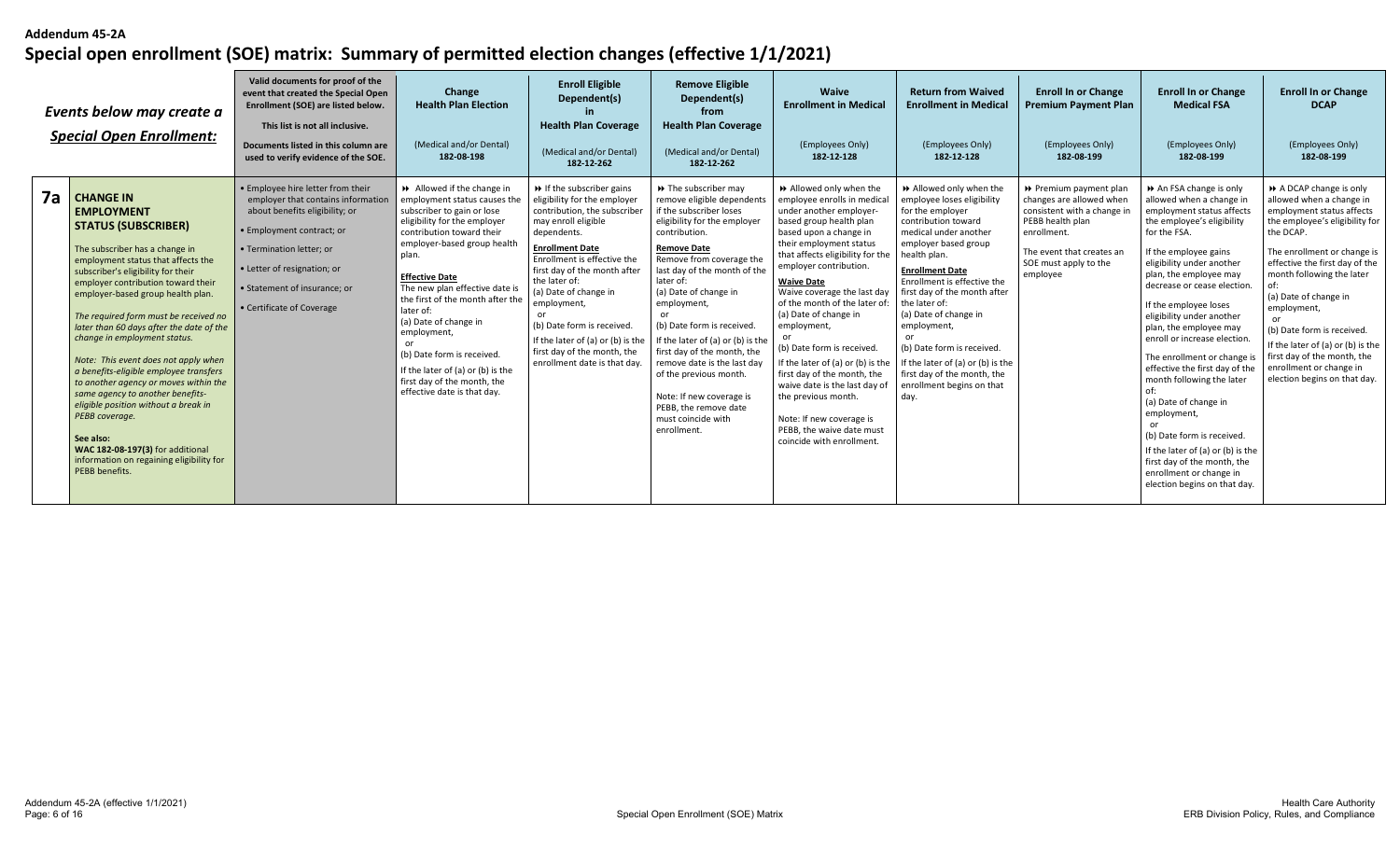|                | Events below may create a<br><b>Special Open Enrollment:</b>                                                                                                                                                                                                                                                                                                                                                                                                                                                                                                                                                                                 | Valid documents for proof of the<br>event that created the Special Open<br>Enrollment (SOE) are listed below.<br>This list is not all inclusive.<br>Documents listed in this column are<br>used to verify evidence of the SOE.                                | Change<br><b>Health Plan Election</b><br>(Medical and/or Dental)<br>182-08-198                                                                                                                                                                                                                                                                                                                                                                                                                                                | <b>Enroll Eligible</b><br>Dependent(s)<br><b>Health Plan Coverage</b><br>(Medical and/or Dental)<br>182-12-262                                                                                                                                                                                                                                                                                                                                                                                                                                           | <b>Remove Eligible</b><br>Dependent(s)<br>from<br><b>Health Plan Coverage</b><br>(Medical and/or Dental)<br>182-12-262                                                                                                                                                                                                                                                                                                                                                                                                                                                                                                                                             | Waive<br><b>Enrollment in Medical</b><br>(Employees Only)<br>182-12-128                                                                                                                                                                                                                                                                                                                                                                                                                                                                                                                     | <b>Return from Waived</b><br><b>Enrollment in Medical</b><br>(Employees Only)<br>182-12-128                                                                                                                                                                                                                                                                                                                                                                                                                                                                                                                                                                                                         | <b>Enroll In or Change</b><br><b>Premium Payment Plan</b><br>(Employees Only)<br>182-08-199                                                                                                            | <b>Enroll In or Change</b><br><b>Medical FSA</b><br>(Employees Only)<br>182-08-199                                                                                                                                                                                                                                                                                                                                                                                                                                                                                                                                                                                                                                       | <b>Enroll In or Change</b><br><b>DCAP</b><br>(Employees Only)<br>182-08-199                                                                                                                                                                                                                                                                                                                                                                                                                                                                                                                                                                                                                                                                                                                                                                                                                    |
|----------------|----------------------------------------------------------------------------------------------------------------------------------------------------------------------------------------------------------------------------------------------------------------------------------------------------------------------------------------------------------------------------------------------------------------------------------------------------------------------------------------------------------------------------------------------------------------------------------------------------------------------------------------------|---------------------------------------------------------------------------------------------------------------------------------------------------------------------------------------------------------------------------------------------------------------|-------------------------------------------------------------------------------------------------------------------------------------------------------------------------------------------------------------------------------------------------------------------------------------------------------------------------------------------------------------------------------------------------------------------------------------------------------------------------------------------------------------------------------|----------------------------------------------------------------------------------------------------------------------------------------------------------------------------------------------------------------------------------------------------------------------------------------------------------------------------------------------------------------------------------------------------------------------------------------------------------------------------------------------------------------------------------------------------------|--------------------------------------------------------------------------------------------------------------------------------------------------------------------------------------------------------------------------------------------------------------------------------------------------------------------------------------------------------------------------------------------------------------------------------------------------------------------------------------------------------------------------------------------------------------------------------------------------------------------------------------------------------------------|---------------------------------------------------------------------------------------------------------------------------------------------------------------------------------------------------------------------------------------------------------------------------------------------------------------------------------------------------------------------------------------------------------------------------------------------------------------------------------------------------------------------------------------------------------------------------------------------|-----------------------------------------------------------------------------------------------------------------------------------------------------------------------------------------------------------------------------------------------------------------------------------------------------------------------------------------------------------------------------------------------------------------------------------------------------------------------------------------------------------------------------------------------------------------------------------------------------------------------------------------------------------------------------------------------------|--------------------------------------------------------------------------------------------------------------------------------------------------------------------------------------------------------|--------------------------------------------------------------------------------------------------------------------------------------------------------------------------------------------------------------------------------------------------------------------------------------------------------------------------------------------------------------------------------------------------------------------------------------------------------------------------------------------------------------------------------------------------------------------------------------------------------------------------------------------------------------------------------------------------------------------------|------------------------------------------------------------------------------------------------------------------------------------------------------------------------------------------------------------------------------------------------------------------------------------------------------------------------------------------------------------------------------------------------------------------------------------------------------------------------------------------------------------------------------------------------------------------------------------------------------------------------------------------------------------------------------------------------------------------------------------------------------------------------------------------------------------------------------------------------------------------------------------------------|
| 7 <sub>b</sub> | <b>CHANGE IN EMPLOYMENT</b><br><b>STATUS (SUBSCRIBER'S</b><br>DEPENDENT)<br>The subscriber's dependent has a<br>change in employment status that<br>affects their eligibility for their<br>employer contribution under their<br>employer-based group health plan.<br>The required form must be received no<br>later than 60 days after the date of the<br>change in employment status.<br>Exception: For the purposes of this<br>special open enrollment "employer<br>contribution" means contributions<br>made by the dependent's current or<br>former employer toward health<br>coverage as described in Treasury<br>Regulation 54.9801-6. | • Employee hire letter from their<br>employer that contain information<br>about benefits eligibility; or<br>· Employment contract; or<br>· Termination letter; or<br>• Letter of resignation; or<br>• Statement of insurance; or<br>• Certificate of Coverage | Allowed only if the<br>subscriber enrolls an eligible<br>dependent who lost eligibility<br>for the employer contribution<br>toward their employer-based<br>group health plan due to a<br>change in the dependent's<br>employment status.<br><b>Effective Date</b><br>The new plan effective date is<br>the first of the month after the<br>later of:<br>(a) Date of change in<br>employment,<br>(b) Date form is received.<br>If the later of (a) or (b) is the<br>first day of the month, the<br>effective date is that day. | ▶ The subscriber is allowed<br>to enroll the eligible<br>dependent who lost<br>coverage due to the<br>dependent's loss of<br>eligibility for the employer<br>contribution. Existing<br>uncovered dependents may<br>not be enrolled unless<br>allowable under SOE #7a.<br><b>Effective Date</b><br>The new plan effective date<br>is the first of the month<br>after the later of:<br>(a) Date of change in<br>employment,<br>(b) Date form is received<br>If the later of (a) or (b) is the<br>first day of the month, the<br>effective date is that day | Allowed only if the<br>subscriber's dependent that<br>is being removed enrolls<br>under the employer-based<br>group health plan when<br>they gain eligibility for the<br>employer contribution. The<br>dependent's removal must<br>be consistent with the SOE<br>event.<br><b>Remove Date</b><br>Remove from coverage the<br>last day of the month of the<br>later of:<br>(a) Date of change in<br>employment,<br>(b) Date form is received<br>If the later of (a) or (b) is the<br>first day of the month, the<br>remove date is the last day<br>of the previous month.<br>Note: If new coverage is<br>PEBB, the remove date<br>must coincide with<br>enrollment. | >> Allowed only when the<br>employee enrolls in their<br>dependent's medical under<br>the dependent's employer<br>based group health plan<br>where they gained eligibility<br>for the employer<br>contribution.<br><b>Waive Date</b><br>Waive coverage the last day<br>of the month of the later of<br>(a) Date of change in<br>employment,<br>(b) Date form is received.<br>If the later of (a) or (b) is the<br>first day of the month, the<br>waive date is the last day of<br>the previous month.<br>Note: If new coverage is<br>PEBB, the waive date must<br>coincide with enrollment. | Allowed only when the<br>employee's dependent<br>loses eligibility for the<br>employer contribution<br>toward their medical under<br>their employer-based group<br>health plan. If the SOE is<br>due to the dependent's loss<br>of eligibility, the employee<br>may enroll in order to enroll<br>the dependent. Existing<br>uncovered dependents may<br>not be enrolled unless<br>allowable under SOE #7a.<br><b>Enrollment Date</b><br>Enrollment is effective the<br>first day of the month after<br>the later of:<br>(a) Date of change in<br>employment,<br>(b) Date form is received.<br>If the later of (a) or (b) is the<br>first day of the month, the<br>enrollment begins on that<br>day. | ▶ Premium payment plan<br>changes are allowed when<br>consistent with a change in<br>PEBB health plan<br>enrollment.<br>The event that creates an<br>SOE must apply to the<br>employee's tax dependent | An FSA change is only<br>allowed when a change in<br>employment status affects<br>the employee's<br>dependent's eligibility for<br>the FSA.<br>If the employee's<br>dependent gains eligibility<br>under another plan, the<br>employee may decrease or<br>cease election.<br>If the employee's<br>dependent loses eligibility<br>under another plan, the<br>employee may enroll or<br>increase election.<br>The enrollment or change is<br>effective the first day of the<br>month following the later<br>of:<br>(a) Date of change in<br>employment,<br>or<br>(b) Date form is received.<br>If the later of (a) or (b) is the<br>first day of the month, the<br>enrollment or change in<br>election begins on that day. | A DCAP change is only<br>allowed when a change in<br>employment status affects<br>the employee's<br>dependent's eligibility for<br>the DCAP.<br>If a tax dependent gains<br>eligibility and is enrolled<br>under another plan, the<br>employee may revoke or<br>decrease election. If a tax<br>dependent loses eligibility<br>under another plan, the<br>employee may enroll or<br>increase election.<br>Also, if the tax dependent<br>begins or ceases gainful<br>employment (affecting<br>eligibility for DCAP), the<br>employee may elect or<br>revoke the DCAP election<br>accordingly.<br>The enrollment or change is<br>effective the first day of the<br>month following the later<br>(a) Date of change in<br>employment,<br>(b) Date form is received.<br>If the later of (a) or (b) is the<br>first day of the month, the<br>enrollment or change in<br>election begins on that day. |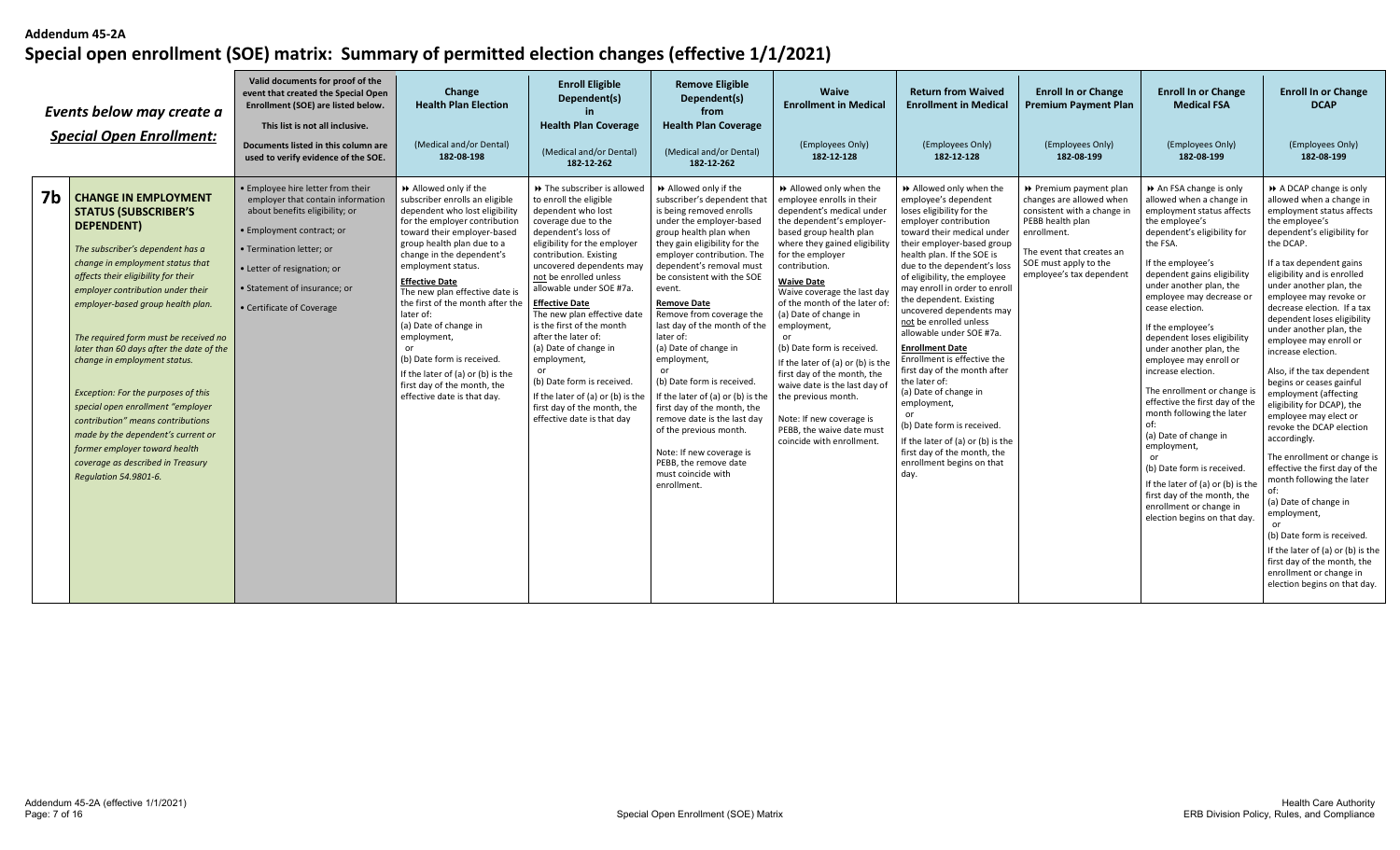|   | Events below may create a<br><b>Special Open Enrollment:</b>                                                                                                                                                                                                                                                                                                                                                                                                                                                                     | Valid documents for proof of the<br>event that created the Special Open<br>Enrollment (SOE) are listed below.<br>This list is not all inclusive.<br>Documents listed in this column are<br>used to verify evidence of the SOE.                                                                                                                                                                     | Change<br><b>Health Plan Election</b><br>(Medical and/or Dental)<br>182-08-198 | <b>Enroll Eligible</b><br>Dependent(s)<br><b>Health Plan Coverage</b><br>(Medical and/or Dental)<br>182-12-262                                                                                                                                                                                                                                                                                                                                                                                                                                                                   | <b>Remove Eligible</b><br>Dependent(s)<br>from<br><b>Health Plan Coverage</b><br>(Medical and/or Dental)<br>182-12-262                                                                                                                                                                                                                                                                                                                                     | Waive<br><b>Enrollment in Medical</b><br>(Employees Only)<br>182-12-128                                                                                                                                                                                                                                                                                                                                                                                      | <b>Return from Waived</b><br><b>Enrollment in Medical</b><br>(Employees Only)<br>182-12-128                                                                                                                                                                                                                                                                                                                                                                                                                                                                                                                                                                                                                                                                                                                                                                                                                         | <b>Enroll In or Change</b><br><b>Premium Payment Plan</b><br>(Employees Only)<br>182-08-199                                                                                                                                | <b>Enroll In or Change</b><br><b>Medical FSA</b><br>(Employees Only)<br>182-08-199 | <b>Enroll In or Change</b><br><b>DCAP</b><br>(Employees Only)<br>182-08-199                                                                                                                                                                                                                                                                                                                                                                                                                                                                                                                         |
|---|----------------------------------------------------------------------------------------------------------------------------------------------------------------------------------------------------------------------------------------------------------------------------------------------------------------------------------------------------------------------------------------------------------------------------------------------------------------------------------------------------------------------------------|----------------------------------------------------------------------------------------------------------------------------------------------------------------------------------------------------------------------------------------------------------------------------------------------------------------------------------------------------------------------------------------------------|--------------------------------------------------------------------------------|----------------------------------------------------------------------------------------------------------------------------------------------------------------------------------------------------------------------------------------------------------------------------------------------------------------------------------------------------------------------------------------------------------------------------------------------------------------------------------------------------------------------------------------------------------------------------------|------------------------------------------------------------------------------------------------------------------------------------------------------------------------------------------------------------------------------------------------------------------------------------------------------------------------------------------------------------------------------------------------------------------------------------------------------------|--------------------------------------------------------------------------------------------------------------------------------------------------------------------------------------------------------------------------------------------------------------------------------------------------------------------------------------------------------------------------------------------------------------------------------------------------------------|---------------------------------------------------------------------------------------------------------------------------------------------------------------------------------------------------------------------------------------------------------------------------------------------------------------------------------------------------------------------------------------------------------------------------------------------------------------------------------------------------------------------------------------------------------------------------------------------------------------------------------------------------------------------------------------------------------------------------------------------------------------------------------------------------------------------------------------------------------------------------------------------------------------------|----------------------------------------------------------------------------------------------------------------------------------------------------------------------------------------------------------------------------|------------------------------------------------------------------------------------|-----------------------------------------------------------------------------------------------------------------------------------------------------------------------------------------------------------------------------------------------------------------------------------------------------------------------------------------------------------------------------------------------------------------------------------------------------------------------------------------------------------------------------------------------------------------------------------------------------|
| 8 | <b>CHANGE UNDER</b><br><b>OTHER EMPLOYER-BASED</b><br><b>GROUP HEALTH PLAN'S OPEN</b><br><b>ENROLLMENT</b><br>The subscriber or the subscriber's<br>dependent has a change in enrollment<br>under another employer-based group<br>health plan during its annual open<br>enrollment that does not align with<br>the PEBB Program's annual open<br>enrollment.<br>The required form must be received no<br>later than 60 days after the date of the<br>other employer-based group health<br>plan's open enrollment effective date. | • Certificate of Creditable Coverage;<br>or<br>• Letter of enrollment or termination<br>of coverage from the health plan; or<br>• Letter of enrollment or termination<br>of coverage from the employer's<br>personnel, payroll, or benefits<br>office; or<br>• Letter of DCAP enrollment or<br>termination from other DCAP<br>administrator (for DCAP election<br>change); or<br>• Proof of Waiver | <b>SOE Not Allowed</b>                                                         | → The subscriber may<br>enroll a dependent who<br>ended coverage during an<br>open enrollment under<br>another employer-based<br>group health plan. Existing<br>uncovered dependents who<br>did not end coverage under<br>another employer plan may<br>not be enrolled.<br><b>Enrollment Date</b><br>Enrollment is effective the<br>first day of the month after<br>the later of:<br>(a) Other plan's open<br>enrollment effective date,<br>or<br>(b) Date form is received.<br>If the later of (a) or (b) is the<br>first day of the month, the<br>enrollment date is that day. | ▶ Allowed only if the<br>dependent being removed<br>enrolls during an open<br>enrollment under another<br>employer-based group<br>health plan.<br><b>Remove Date</b><br>Remove coverage the last<br>day of the month of the<br>later of:<br>(a) Other plan's open<br>enrollment effective date,<br>(b) Date form is received.<br>If the later of (a) or (b) is the<br>first day of the month, the<br>remove date is the last day<br>of the previous month. | >> Allowed only when the<br>employee enrolls in medical<br>during an open enrollment<br>under another employer-<br>based group health plan.<br><b>Waive Date</b><br>Waive coverage the last day<br>of the month of the later of<br>(a) Other plan's open<br>enrollment effective date,<br>$\alpha$<br>(b) Date form is received.<br>If the later of (a) or (b) is the<br>first day of the month, the<br>waive date is the last day of<br>the previous month. | Allowed only when the<br>employee or a dependent<br>terminates medical during<br>open enrollment under<br>another employer based<br>group health plan. If a<br>dependent terminates<br>medical under another<br>employer-based group<br>health plan during the other<br>plan's open enrollment, the<br>employee may enroll in<br>order to enroll the<br>dependent. Existing<br>uncovered dependents who<br>did not end coverage under<br>another employer plan may<br>not be enrolled.<br>Note: The employee is<br>allowed to elect a health<br>plan when returning from<br>waived enrollment status.<br><b>Enrollment Date</b><br>Enrollment is effective the<br>first day of the month after<br>the later of:<br>(a) Other plan's open<br>enrollment effective date.<br>or<br>(b) Date form is received.<br>If the later of (a) or (b) is the<br>first day of the month, the<br>enrollment begins on that<br>day. | ▶ Premium payment plan<br>changes are allowed when<br>consistent with a change in<br>PEBB health plan<br>enrollment.<br>The event that creates an<br>SOE must apply to the<br>employee or the<br>employee's tax dependent. | <b>SOE Not Allowed</b>                                                             | $\triangleright$ If a tax dependent<br>enrolls or increases election<br>under another DCAP plan,<br>the employee may revoke<br>or decrease election. If a<br>tax dependent terminates<br>or reduces another DCAP<br>election, the employee may<br>enroll or increase election.<br>Enrollment or change is<br>effective the first day of the<br>month following the later<br>of:<br>(a) Other plan's open<br>enrollment effective date,<br>(b) Date form is received.<br>If the later of (a) or (b) is the<br>first day of the month, the<br>enrollment or change in<br>election begins on that day. |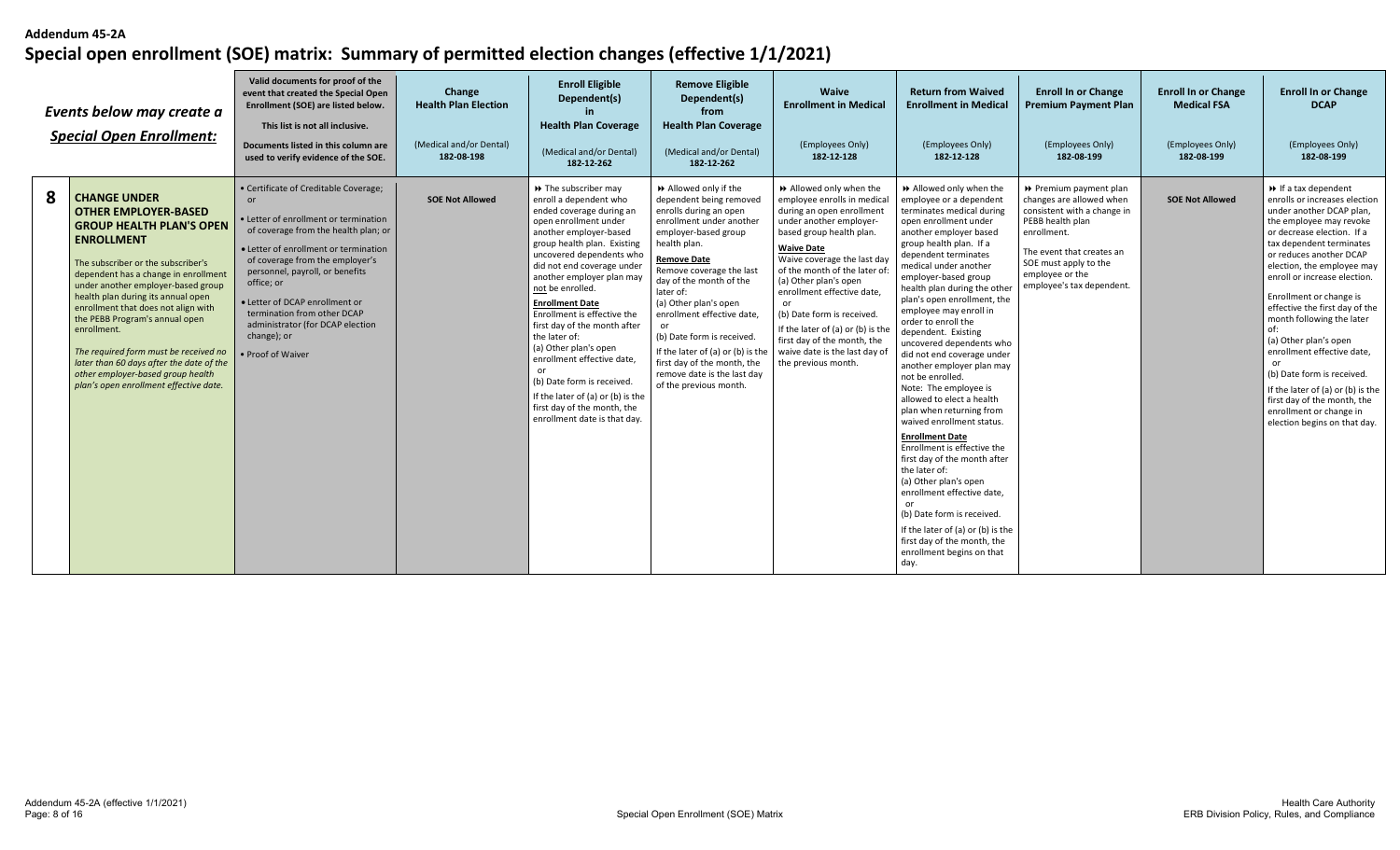|           | Events below may create a<br><b>Special Open Enrollment:</b>                                                                                                                                                                                                                                                                                                                                                                                                                                                                                                                                                                                                        | Valid documents for proof of the<br>event that created the Special Open<br>Enrollment (SOE) are listed below.<br>This list is not all inclusive.<br>Documents listed in this column are<br>used to verify evidence of the SOE. | Change<br><b>Health Plan Election</b><br>(Medical and/or Dental)<br>182-08-198                                                                                                                                                                                                                                                                                                                   | <b>Enroll Eligible</b><br>Dependent(s)<br>in.<br><b>Health Plan Coverage</b><br>(Medical and/or Dental)<br>182-12-262                                                                                                                                                                                                                                                                                                                                                                                                      | <b>Remove Eligible</b><br>Dependent(s)<br>from<br><b>Health Plan Coverage</b><br>(Medical and/or Dental)<br>182-12-262                                                                                                                                                                                                                                                                                                                                                                                                                                 | <b>Waive</b><br><b>Enrollment in Medical</b><br>(Employees Only)<br>182-12-128 | <b>Return from Waived</b><br><b>Enrollment in Medical</b><br>(Employees Only)<br>182-12-128                                                                                                                                                                                                                                                                                                                                                                                                                                                            | <b>Enroll In or Change</b><br>Premium Payment Plan<br>(Employees Only)<br>182-08-199                                                                                                                                       | <b>Enroll In or Change</b><br><b>Medical FSA</b><br>(Employees Only)<br>182-08-199 | <b>Enroll In or Change</b><br><b>DCAP</b><br>(Employees Only)<br>182-08-199 |
|-----------|---------------------------------------------------------------------------------------------------------------------------------------------------------------------------------------------------------------------------------------------------------------------------------------------------------------------------------------------------------------------------------------------------------------------------------------------------------------------------------------------------------------------------------------------------------------------------------------------------------------------------------------------------------------------|--------------------------------------------------------------------------------------------------------------------------------------------------------------------------------------------------------------------------------|--------------------------------------------------------------------------------------------------------------------------------------------------------------------------------------------------------------------------------------------------------------------------------------------------------------------------------------------------------------------------------------------------|----------------------------------------------------------------------------------------------------------------------------------------------------------------------------------------------------------------------------------------------------------------------------------------------------------------------------------------------------------------------------------------------------------------------------------------------------------------------------------------------------------------------------|--------------------------------------------------------------------------------------------------------------------------------------------------------------------------------------------------------------------------------------------------------------------------------------------------------------------------------------------------------------------------------------------------------------------------------------------------------------------------------------------------------------------------------------------------------|--------------------------------------------------------------------------------|--------------------------------------------------------------------------------------------------------------------------------------------------------------------------------------------------------------------------------------------------------------------------------------------------------------------------------------------------------------------------------------------------------------------------------------------------------------------------------------------------------------------------------------------------------|----------------------------------------------------------------------------------------------------------------------------------------------------------------------------------------------------------------------------|------------------------------------------------------------------------------------|-----------------------------------------------------------------------------|
| 9         | <b>DEPENDENT MOVES FROM</b><br><b>OUTSIDE USA TO USA, OR</b><br><b>FROM USA TO OUTSIDE USA</b><br>The subscriber's dependent has a<br>change in residence from outside of<br>the United States to within the United<br>States, or from within the United<br>States to outside of the United States,<br>and that change in residence resulted<br>in the dependent losing their health<br>insurance.<br>The required form must be received no<br>later than 60 days after the date<br>moving to or from USA.                                                                                                                                                          | . Visa or Passport with date of entry;<br><b>or</b><br>Proof of former and current<br>residence (e.g. utility bill)<br>• A letter or document showing that<br>coverage was lost (e.g. Certificate of<br>Creditable Coverage)   | <b>SOE Not Allowed</b>                                                                                                                                                                                                                                                                                                                                                                           | >> The subscriber may only<br>enroll a dependent who<br>moves to the United States.<br>Existing uncovered<br>dependents who did not<br>move to the United States<br>may not be enrolled.<br><b>Enrollment Date</b><br>Enrollment is effective the<br>first of the month after the<br>later of:<br>(a) Date dependent changes<br>residence from other<br>country to the United<br>States.<br>(b) Date form is received.<br>If the later of (a) or (b) is the<br>first day of the month, the<br>enrollment date is that day. | >> The subscriber may only<br>remove a dependent who<br>moves outside of the United<br>States. Enrolled<br>dependents who did not<br>move outside of the United<br>States may not be removed.<br><b>Remove Date</b><br>Remove from coverage the<br>last day of the month of the<br>later of:<br>(a) Date dependent changes<br>residence from the United<br>States to another country,<br>or<br>(b) Date form is received.<br>If the later of (a) or (b) is the<br>first day of the month, the<br>remove date is the last day<br>of the previous month. | <b>SOE Not Allowed</b>                                                         | Allowed only to enable<br>enrollment of a dependent<br>who moves to the United<br>States.<br><b>Existing uncovered</b><br>dependents who did not<br>move to the United States<br>may not be enrolled.<br><b>Enrollment Date</b><br>Enrollment is effective the<br>first day of the month after<br>the later of:<br>(a) Date dependent changes<br>residence from other<br>country to the United<br>States,<br>or<br>(b) Date form is received.<br>If the later of (a) or (b) is the<br>first day of the month, the<br>enrollment begins on that<br>day. | ▶ Premium payment plan<br>changes are allowed when<br>consistent with a change in<br>PEBB health plan<br>enrollment.<br>The event that creates an<br>SOE must apply to the<br>employee or the<br>employee's tax dependent. | <b>SOE Not Allowed</b>                                                             | <b>SOE Not Allowed</b>                                                      |
| <b>10</b> | <b>CHANGE IN RESIDENCE</b><br>The subscriber or the subscriber's<br>dependent has a change in residence<br>that affects health plan availability.<br>If the subscriber moves and the<br>subscriber's current health plan is not<br>available in the new location the<br>subscriber must select a new health<br>plan, otherwise there will be limited<br>accessibility to network providers and<br>covered services.<br>Note: A dental plan is considered to be<br>available if a provider is located within<br>50 miles of subscriber's new residence.<br>The required form must be received no<br>later than 60 days after the date of the<br>change in residence. | • Proof of former and current<br>residence (e.g. utility bill); or<br>• Certificate of Creditable Coverage                                                                                                                     | Allowed only if the change<br>in residence causes the<br>current health plan to become<br>unavailable.<br><b>Effective Date</b><br>The new plan effective date is<br>the first of the month after the<br>later of:<br>(a) Date of change in<br>residence,<br>or<br>(b) Date form is received.<br>If the later of (a) or (b) is the<br>first day of the month, the<br>effective date is that day. | <b>SOE Not Allowed</b>                                                                                                                                                                                                                                                                                                                                                                                                                                                                                                     | <b>SOE Not Allowed</b>                                                                                                                                                                                                                                                                                                                                                                                                                                                                                                                                 | <b>SOE Not Allowed</b>                                                         | <b>SOE Not Allowed</b>                                                                                                                                                                                                                                                                                                                                                                                                                                                                                                                                 | ▶ Premium payment plan<br>changes are allowed when<br>consistent with a change in<br>PEBB health plan<br>enrollment.<br>The event that creates an<br>SOE must apply to the<br>employee or the<br>employee's tax dependent. | <b>SOE Not Allowed</b>                                                             | <b>SOE Not Allowed</b>                                                      |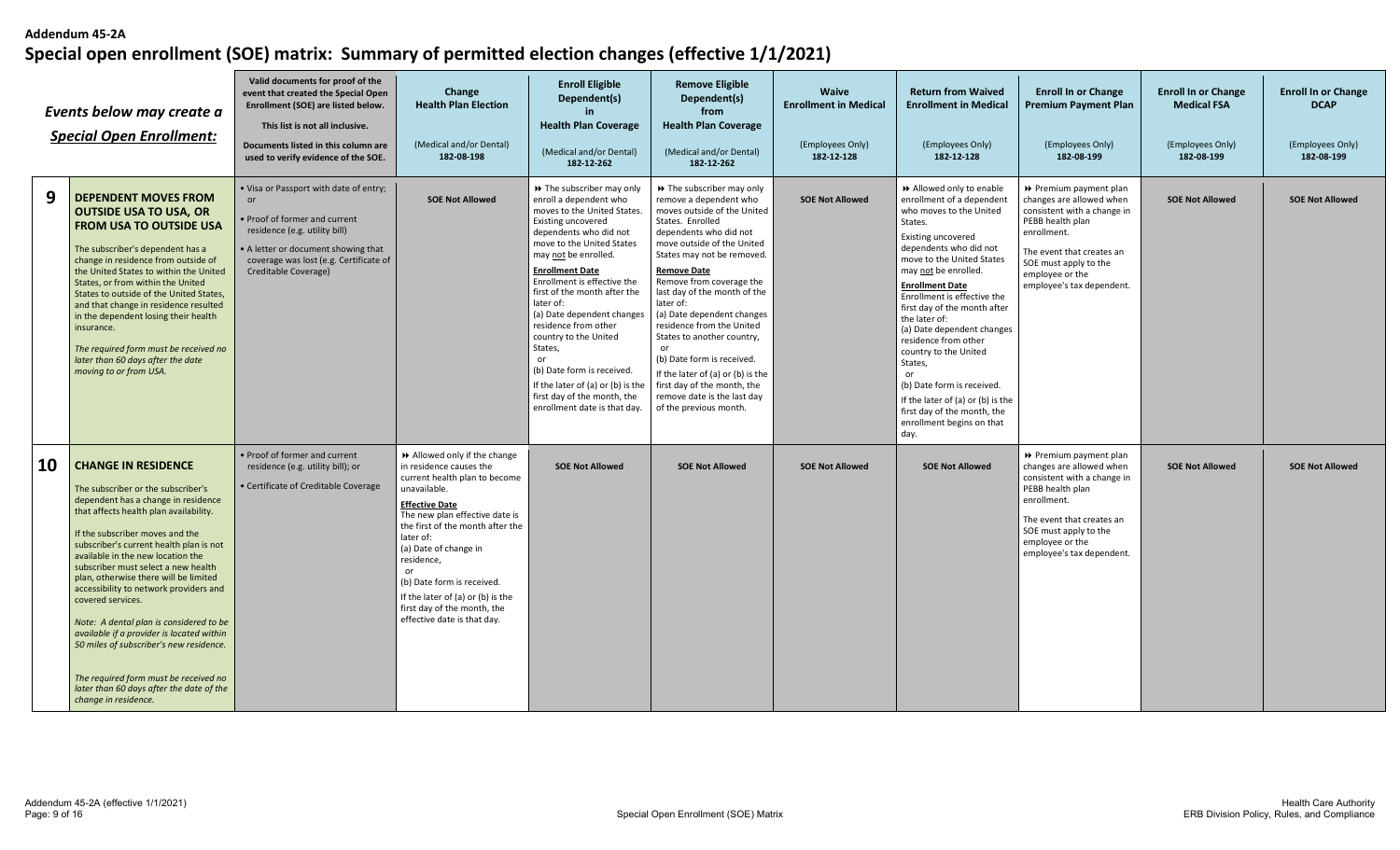|                 | Events below may create a<br><b>Special Open Enrollment:</b>                                                                                                                                                                                                                                                                                                                                                                                                                                                                                                                                                           | Valid documents for proof of the<br>event that created the Special Open<br>Enrollment (SOE) are listed below.<br>This list is not all inclusive.<br>Documents listed in this column are<br>used to verify evidence of the SOE.                                                          | Change<br><b>Health Plan Election</b><br>(Medical and/or Dental)<br>182-08-198                                                                                                                                                                                                                                                                                                                                                                                                                                             | <b>Enroll Eligible</b><br>Dependent(s)<br>in<br><b>Health Plan Coverage</b><br>(Medical and/or Dental)<br>182-12-262                                                                                                                                                                                                                                                                                                                                                                                                      | <b>Remove Eligible</b><br>Dependent(s)<br>from<br><b>Health Plan Coverage</b><br>(Medical and/or Dental)<br>182-12-262                                                                                                                                                                                                                                                                                                                                          | Waive<br><b>Enrollment in Medical</b><br>(Employees Only)<br>182-12-128                                                                                                                            | <b>Return from Waived</b><br><b>Enrollment in Medical</b><br>(Employees Only)<br>182-12-128                                                                                                                                                                                                                                                                                                                                                                                                                                                                                                                                            | <b>Enroll In or Change</b><br><b>Premium Payment Plan</b><br>(Employees Only)<br>182-08-199                                                                                                                                         | <b>Enroll In or Change</b><br><b>Medical FSA</b><br>(Employees Only)<br>182-08-199                                                                                                                                                                                                                                                                                                                                                                                                                                                                                                                                | <b>Enroll In or Change</b><br><b>DCAP</b><br>(Employees Only)<br>182-08-199                                   |
|-----------------|------------------------------------------------------------------------------------------------------------------------------------------------------------------------------------------------------------------------------------------------------------------------------------------------------------------------------------------------------------------------------------------------------------------------------------------------------------------------------------------------------------------------------------------------------------------------------------------------------------------------|-----------------------------------------------------------------------------------------------------------------------------------------------------------------------------------------------------------------------------------------------------------------------------------------|----------------------------------------------------------------------------------------------------------------------------------------------------------------------------------------------------------------------------------------------------------------------------------------------------------------------------------------------------------------------------------------------------------------------------------------------------------------------------------------------------------------------------|---------------------------------------------------------------------------------------------------------------------------------------------------------------------------------------------------------------------------------------------------------------------------------------------------------------------------------------------------------------------------------------------------------------------------------------------------------------------------------------------------------------------------|-----------------------------------------------------------------------------------------------------------------------------------------------------------------------------------------------------------------------------------------------------------------------------------------------------------------------------------------------------------------------------------------------------------------------------------------------------------------|----------------------------------------------------------------------------------------------------------------------------------------------------------------------------------------------------|----------------------------------------------------------------------------------------------------------------------------------------------------------------------------------------------------------------------------------------------------------------------------------------------------------------------------------------------------------------------------------------------------------------------------------------------------------------------------------------------------------------------------------------------------------------------------------------------------------------------------------------|-------------------------------------------------------------------------------------------------------------------------------------------------------------------------------------------------------------------------------------|-------------------------------------------------------------------------------------------------------------------------------------------------------------------------------------------------------------------------------------------------------------------------------------------------------------------------------------------------------------------------------------------------------------------------------------------------------------------------------------------------------------------------------------------------------------------------------------------------------------------|---------------------------------------------------------------------------------------------------------------|
| 11              | <b>COURT ORDER</b><br>A court order requires the subscriber<br>or any other individual to provide<br>insurance coverage for an eligible child<br>of the subscriber.<br>The required form must be received no<br>later than 60 days after the date of the<br>court order.                                                                                                                                                                                                                                                                                                                                               | · Valid court order                                                                                                                                                                                                                                                                     | Allowed only if the election<br>change is required by a court<br>order, or if an election change<br>is requested because the child<br>named in a court order does<br>not reside in the service area<br>of the subscriber's health plan.<br><b>Effective Date</b><br>The new plan effective date is<br>the first of the month after the<br>later of:<br>(a) Date of the court order,<br>or<br>(b) Date form is received.<br>If the later of (a) or (b) is the<br>first day of the month, the<br>effective date is that day. | >> The subscriber may<br>enroll a child required to be<br>enrolled by a court order.<br>Existing uncovered<br>dependents who are not<br>required to be enrolled by a<br>court order may not be<br>enrolled.<br><b>Enrollment Date</b><br>Enrollment is effective the<br>first day of the month after<br>the later of:<br>(a) Date of the court order,<br>$\alpha$ r<br>(b) Date form is received.<br>If the later of (a) or (b) is the<br>first day of the month, the<br>enrollment date is that day.                     | >> Allowed only if the child<br>is enrolled under the<br>coverage of the individual<br>who is required by a court<br>order to provide insurance<br>coverage.<br><b>Remove Date</b><br>Remove the child from<br>coverage the last day of the<br>month of the later of:<br>(a) Date of the court order<br>(b) Date form is received.<br>If the later of (a) or (b) is the<br>first day of the month, the<br>remove date is the last day<br>of the previous month. | <b>SOE Not Allowed</b>                                                                                                                                                                             | → The employee may enroll<br>in order to enroll a child<br>who is required to be<br>enrolled by a court order.<br><b>Existing uncovered</b><br>dependents who are not<br>required to be enrolled by a<br>court order may not be<br>enrolled.<br><b>Enrollment Date</b><br>Enrollment is effective the<br>first day of the month after<br>the later of:<br>(a) Date of the court order,<br>$\alpha$<br>(b) Date form is received.<br>If the later of (a) or (b) is the<br>first day of the month, the<br>enrollment begins on that<br>day.                                                                                              | ▶ Premium payment plan<br>changes are allowed when<br>consistent with a change in<br>PEBB health plan<br>enrollment.<br>The event that creates an<br>SOE must apply to the<br>employee or the<br>employee's tax dependent<br>child. | >> The employee may enroll<br>or increase election if<br>required by a court order<br>for the employee's tax<br>dependent child.<br>The enrollment or change is<br>effective the first day of the<br>month following the later<br>of:<br>(a) Date of the court order<br>or<br>(b) Date form is received.<br>If the later of (a) or (b) is the<br>first day of the month, the<br>enrollment or change in<br>election begins on that day.                                                                                                                                                                           | <b>SOE Not Allowed</b><br>See Event #19:<br>"Changed Cost of<br>Dependent Care"<br>(N/A for child turning 26) |
| 12 <sup>2</sup> | <b>GAIN OR LOSE ELIGIBILITY</b><br><b>FOR MEDICAID OR CHIP</b><br>The subscriber or the subscriber's<br>dependent enrolls in coverage under<br>Medicaid or a state children's health<br>insurance program (CHIP), or the<br>subscriber or the subscriber's<br>dependent loses eligibility for coverage<br>under Medicaid or CHIP.<br>The required form must be received no<br>later than 60 days after the date of<br>gaining or losing eligibility.<br>Note: For gaining eligibility, the 60-<br>day notice requirement is measured<br>from the later of:<br>-Date of eligibility,<br>-Date agency grants eligibility | <b>• Enrollment or Termination letter</b><br>from Medicaid or CHIP reflecting<br>the date that the subscriber or<br>subscriber's dependent enrolled in<br>Medicaid or CHIP or the date at<br>which the subscriber or subscriber's<br>dependent lost eligibility for<br>Medicaid or CHIP | Allowed only if the<br>subscriber removes a<br>dependent from coverage or<br>enrolls a dependent in<br>coverage.<br><b>Effective Date</b><br>The new plan effective date is<br>the first of the month after the<br>later of:<br>(a) Date eligible for Medicaid<br>or CHIP,<br>or<br>(b) Date form is received.<br>If the later of (a) or (b) is the<br>first day of the month, the<br>effective date is that day.                                                                                                          | >> The subscriber may<br>enroll a dependent who lost<br>eligibility for coverage<br>under Medicaid or CHIP.<br>Existing uncovered<br>dependents who did not<br>lose Medicaid or CHIP<br>eligibility may not be<br>enrolled.<br><b>Enrollment Date</b><br>Enrollment is effective the<br>first day of month following<br>the later of:<br>(a) Date not eligible for<br>Medicaid or CHIP,<br>(b) Date form is received.<br>If the later of (a) or (b) is the<br>first day of the month, the<br>enrollment date is that day. | >> Allowed only if the<br>dependent enrolls in<br>Medicaid or CHIP coverage<br>when becoming eligible for<br>that coverage.<br><b>Remove Date</b><br>Remove the dependent<br>from coverage the last day<br>of the month of the later of:<br>(a) Date eligible for<br>Medicaid or CHIP,<br>or<br>(b) Date form is received.<br>If the later of (a) or (b) is the<br>first day of the month, the<br>remove date is the last day<br>of the previous month.         | <b>SOE Not Allowed</b><br>An employee may not<br>waive enrollment in PEBB<br>medical when they or their<br>dependent enroll in<br>Medicaid or CHIP or lose<br>eligibility for Medicaid or<br>CHIP. | → The employee must have<br>lost eligibility for Medicaid.<br>Or, if the SOE is due to a<br>dependent losing coverage<br>under Medicaid or CHIP, the<br>employee may enroll in<br>order to enroll the<br>dependent.<br>Existing uncovered<br>dependents who did not<br>lose Medicaid or CHIP<br>eligibility may not be<br>enrolled.<br><b>Enrollment Date</b><br>Enrollment is effective the<br>first day of the month after<br>the later of:<br>(a) Date not eligible for<br>Medicaid or CHIP,<br>(b) Date form is received.<br>If the later of (a) or (b) is the<br>first day of the month, the<br>enrollment begins on that<br>day. | Premium payment plan<br>changes are allowed when<br>consistent with a change in<br>PEBB health plan<br>enrollment.<br>The event that creates an<br>SOE must apply to the<br>employee or the<br>employee's tax dependent.            | >> The employee may<br>decrease or revoke election<br>if the employee or a<br>dependent becomes eligible<br>for Medicaid or CHIP. The<br>employee may enroll or<br>increase election if the<br>employee or a dependent<br>loses eligibility for Medicaid<br>or CHIP.<br>The enrollment or change is<br>effective the first day of the<br>month following the later<br>of:<br>(a) Date gaining or losing<br>eligibility for Medicaid or<br>CHIP,<br>or<br>(b) Date form is received<br>If the later of (a) or (b) is the<br>first day of the month, the<br>enrollment or change in<br>election begins on that day. | <b>SOE Not Allowed</b>                                                                                        |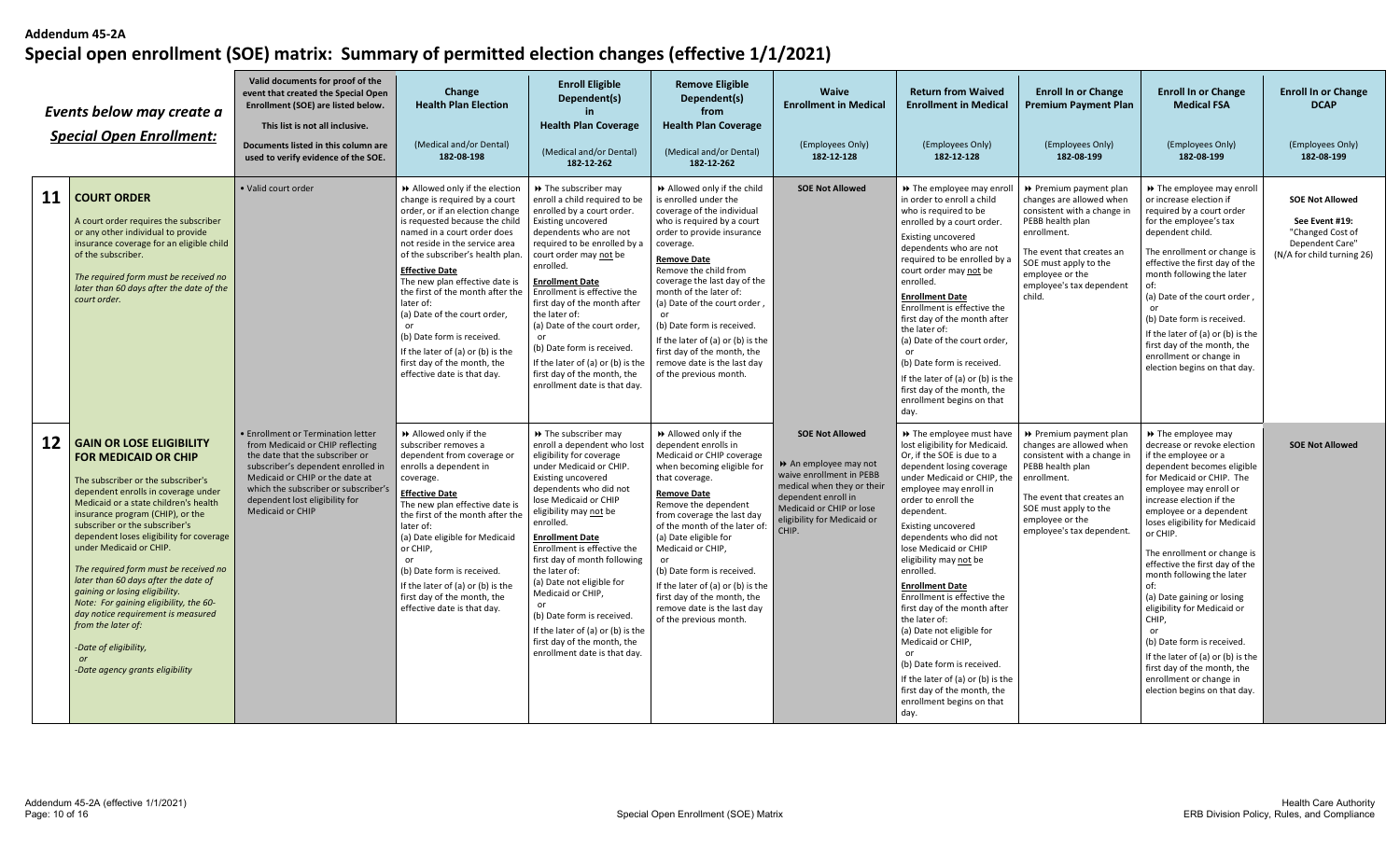|    | Events below may create a<br><b>Special Open Enrollment:</b>                                                                                                                                                                                                                                                                                                                                                                                                                                                                                                                                                                                                        | Valid documents for proof of the<br>event that created the Special Open<br>Enrollment (SOE) are listed below.<br>This list is not all inclusive.<br>Documents listed in this column are<br>used to verify evidence of the SOE. | Change<br><b>Health Plan Election</b><br>(Medical and/or Dental)<br>182-08-198                                                                                                                                                                                                                                                                                                                                                                                                                                                                               | <b>Enroll Eligible</b><br>Dependent(s)<br><b>Health Plan Coverage</b><br>(Medical and/or Dental)<br>182-12-262                                                                                                                                                                                                                                                                                                                                                                                                                                                                                                                                                                       | <b>Remove Eligible</b><br>Dependent(s)<br>from<br><b>Health Plan Coverage</b><br>(Medical and/or Dental)<br>182-12-262 | Waive<br><b>Enrollment in Medical</b><br>(Employees Only)<br>182-12-128 | <b>Return from Waived</b><br><b>Enrollment in Medical</b><br>(Employees Only)<br>182-12-128                                                                                                                                                                                                                                                                                                                                                                                                                                                                                                                                                                                                 | <b>Enroll In or Change</b><br><b>Premium Payment Plan</b><br>(Employees Only)<br>182-08-199                                                                                                                                   | <b>Enroll In or Change</b><br><b>Medical FSA</b><br>(Employees Only)<br>182-08-199 | <b>Enroll In or Change</b><br><b>DCAP</b><br>(Employees Only)<br>182-08-199 |
|----|---------------------------------------------------------------------------------------------------------------------------------------------------------------------------------------------------------------------------------------------------------------------------------------------------------------------------------------------------------------------------------------------------------------------------------------------------------------------------------------------------------------------------------------------------------------------------------------------------------------------------------------------------------------------|--------------------------------------------------------------------------------------------------------------------------------------------------------------------------------------------------------------------------------|--------------------------------------------------------------------------------------------------------------------------------------------------------------------------------------------------------------------------------------------------------------------------------------------------------------------------------------------------------------------------------------------------------------------------------------------------------------------------------------------------------------------------------------------------------------|--------------------------------------------------------------------------------------------------------------------------------------------------------------------------------------------------------------------------------------------------------------------------------------------------------------------------------------------------------------------------------------------------------------------------------------------------------------------------------------------------------------------------------------------------------------------------------------------------------------------------------------------------------------------------------------|------------------------------------------------------------------------------------------------------------------------|-------------------------------------------------------------------------|---------------------------------------------------------------------------------------------------------------------------------------------------------------------------------------------------------------------------------------------------------------------------------------------------------------------------------------------------------------------------------------------------------------------------------------------------------------------------------------------------------------------------------------------------------------------------------------------------------------------------------------------------------------------------------------------|-------------------------------------------------------------------------------------------------------------------------------------------------------------------------------------------------------------------------------|------------------------------------------------------------------------------------|-----------------------------------------------------------------------------|
| 13 | <b>BECOME ELIGIBLE FOR</b><br><b>STATE PREMIUM ASSISTANCE</b><br><b>SUBSIDY FOR PEBB MEDICAL</b><br><b>PLAN COVERAGE FROM</b><br><b>MEDICAID OR CHIP</b><br>As required by HIPAA, the subscriber<br>or the subscriber's dependent<br>becomes eligible for state premium<br>assistance subsidy for PEBB medical<br>plan coverage from Medicaid or a state<br>children's health insurance program<br>(CHIP).<br>The required form must be received no<br>later than 60 days after the date of<br>becomina eligible.<br>Note: The 60-day notice requirement<br>is measured from the later of:<br>-Date of eligibility,<br><b>or</b><br>-Date agency grants eligibility | · Eligibility letter from Medicaid or<br>CHIP                                                                                                                                                                                  | Allowed only if the<br>subscriber enrolls, or the<br>subscriber enrolls a<br>dependent, after the<br>subscriber or a dependent<br>becomes eligible for state<br>premium assistance subsidy<br>for PEBB medical plan<br>coverage from Medicaid or<br>CHIP.<br><b>Effective Date</b><br>The new plan effective date is<br>the first of the month after the<br>later of:<br>(a) Date eligible for state<br>premium assistance,<br>(b) Date form is received.<br>If the later of (a) or (b) is the<br>first day of the month, the<br>effective date is that day. | >> The subscriber may<br>enroll a dependent who has<br>become eligible for state<br>premium assistance subsidy<br>for PEBB medical plan<br>coverage from Medicaid or<br>CHIP. Existing uncovered<br>dependents who did not<br>become eligible for state<br>premium assistance subsidy<br>for PEBB medical plan<br>coverage from Medicaid or<br>CHIP may not be enrolled.<br><b>Enrollment Date</b><br>Enrollment is effective the<br>first day of the month<br>following the later of:<br>(a) Date eligible for state<br>premium assistance,<br>or<br>(b) Date form is received.<br>If the later of (a) or (b) is the<br>first day of the month, the<br>enrollment date is that day. | <b>SOE Not Allowed</b>                                                                                                 | <b>SOE Not Allowed</b>                                                  | $\rightarrow$ The employee or a<br>dependent must have<br>become eligible for state<br>premium assistance subsidy<br>for PEBB medical plan<br>coverage from Medicaid or<br>CHIP.<br>Existing uncovered<br>dependents who did not<br>become eligible for state<br>premium assistance subsidy<br>for PEBB medical plan<br>coverage from Medicaid or<br>CHIP may not be enrolled.<br><b>Enrollment Date</b><br>Enrollment is effective the<br>first day of the month after<br>the later of:<br>(a) Date eligible for state<br>premium assistance,<br>or<br>(b) Date form is received.<br>If the later of (a) or (b) is the<br>first day of the month, the<br>enrollment begins on that<br>day. | ▶ Premium payment plan<br>changes are allowed when<br>consistent with a change in<br>PEBB health plan<br>enrollment.<br>The event that creates an<br>SOE must apply to the<br>employee or the<br>employee's<br>tax dependent. | <b>SOE Not Allowed</b>                                                             | <b>SOE Not Allowed</b>                                                      |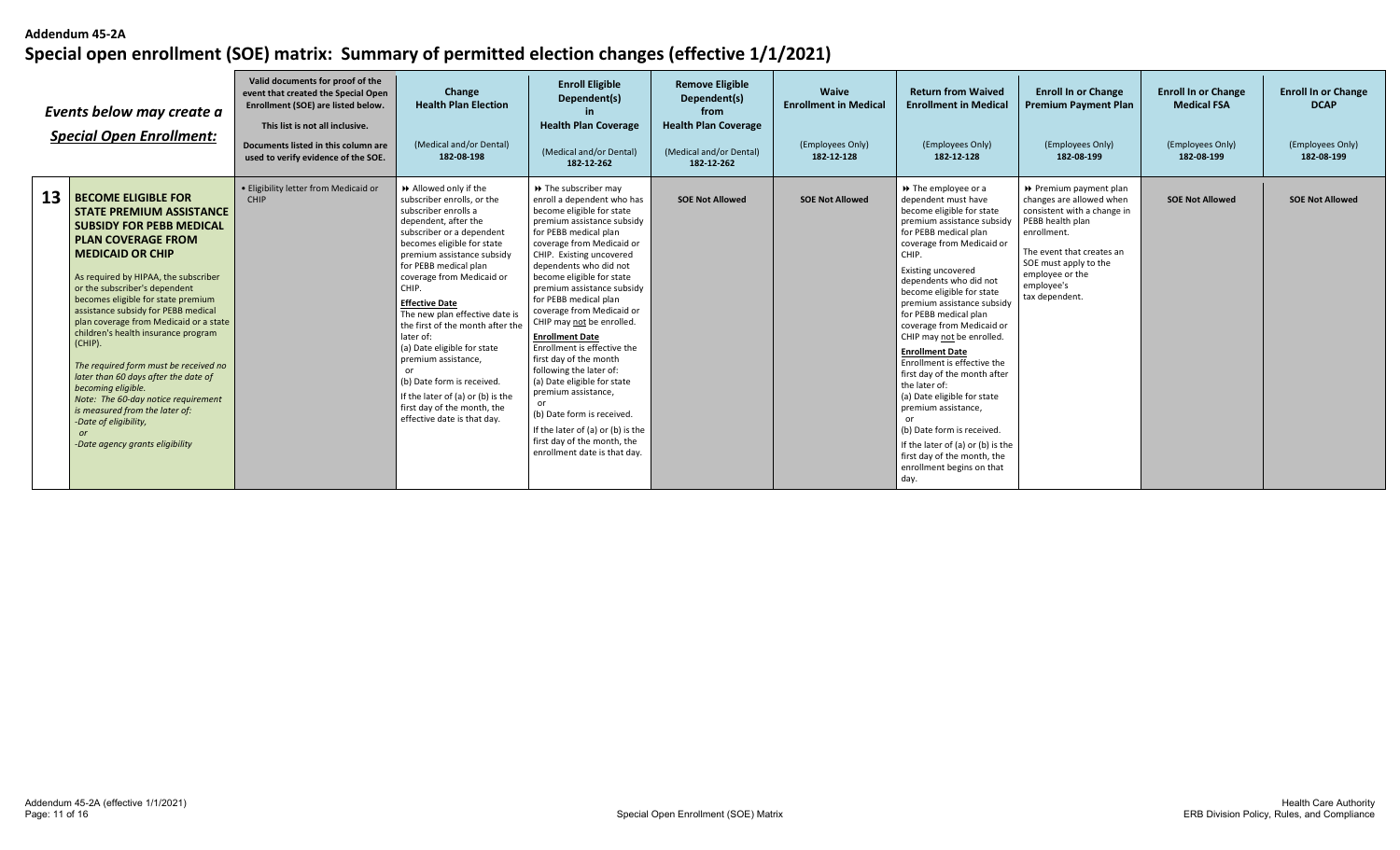|    | Events below may create a<br><b>Special Open Enrollment:</b>                                                                                                                                                                                                                                                                                                                                                                                                                                                                                                                                                                                                                                                                                                                                                                                                                                                                                                                                                                                                                                                                                                                                                                                                                                                                                                                                                                                                                                                 | Valid documents for proof of the<br>event that created the Special Open<br>Enrollment (SOE) are listed below.<br>This list is not all inclusive.<br>Documents listed in this column are<br>used to verify evidence of the SOE.                                                                                                                                                                                                                                                                             | Change<br><b>Health Plan Election</b><br>(Medical and/or Dental)<br>182-08-198                                                                                                                                                                                                                                                                                                                                                                                                                                                                                                                                                                                                                                                                                                                                                                                                                                                                                                                                                                                                                                                                                                                                                                                                                                                                                                 | <b>Enroll Eligible</b><br>Dependent(s)<br>in.<br><b>Health Plan Coverage</b><br>(Medical and/or Dental)<br>182-12-262 | <b>Remove Eligible</b><br>Dependent(s)<br>from<br><b>Health Plan Coverage</b><br>(Medical and/or Dental)<br>182-12-262 | <b>Waive</b><br><b>Enrollment in Medical</b><br>(Employees Only)<br>182-12-128                                                                                                                                                                                                                                                                 | <b>Return from Waived</b><br><b>Enrollment in Medical</b><br>(Employees Only)<br>182-12-128                                                                                                                                                                                                                                                        | <b>Enroll In or Change</b><br>Premium Payment Plan<br>(Employees Only)<br>182-08-199                                                                                                                                          | <b>Enroll In or Change</b><br><b>Medical FSA</b><br>(Employees Only)<br>182-08-199                                                                                                                                                                                                                                                                                                                                                                                                                                                                                                                                                                                                                                               | <b>Enroll In or Change</b><br><b>DCAP</b><br>(Employees Only)<br>182-08-199 |
|----|--------------------------------------------------------------------------------------------------------------------------------------------------------------------------------------------------------------------------------------------------------------------------------------------------------------------------------------------------------------------------------------------------------------------------------------------------------------------------------------------------------------------------------------------------------------------------------------------------------------------------------------------------------------------------------------------------------------------------------------------------------------------------------------------------------------------------------------------------------------------------------------------------------------------------------------------------------------------------------------------------------------------------------------------------------------------------------------------------------------------------------------------------------------------------------------------------------------------------------------------------------------------------------------------------------------------------------------------------------------------------------------------------------------------------------------------------------------------------------------------------------------|------------------------------------------------------------------------------------------------------------------------------------------------------------------------------------------------------------------------------------------------------------------------------------------------------------------------------------------------------------------------------------------------------------------------------------------------------------------------------------------------------------|--------------------------------------------------------------------------------------------------------------------------------------------------------------------------------------------------------------------------------------------------------------------------------------------------------------------------------------------------------------------------------------------------------------------------------------------------------------------------------------------------------------------------------------------------------------------------------------------------------------------------------------------------------------------------------------------------------------------------------------------------------------------------------------------------------------------------------------------------------------------------------------------------------------------------------------------------------------------------------------------------------------------------------------------------------------------------------------------------------------------------------------------------------------------------------------------------------------------------------------------------------------------------------------------------------------------------------------------------------------------------------|-----------------------------------------------------------------------------------------------------------------------|------------------------------------------------------------------------------------------------------------------------|------------------------------------------------------------------------------------------------------------------------------------------------------------------------------------------------------------------------------------------------------------------------------------------------------------------------------------------------|----------------------------------------------------------------------------------------------------------------------------------------------------------------------------------------------------------------------------------------------------------------------------------------------------------------------------------------------------|-------------------------------------------------------------------------------------------------------------------------------------------------------------------------------------------------------------------------------|----------------------------------------------------------------------------------------------------------------------------------------------------------------------------------------------------------------------------------------------------------------------------------------------------------------------------------------------------------------------------------------------------------------------------------------------------------------------------------------------------------------------------------------------------------------------------------------------------------------------------------------------------------------------------------------------------------------------------------|-----------------------------------------------------------------------------|
| 14 | <b>GAIN OR LOSE ELIGIBILITY</b><br><b>FOR MEDICARE, OR ENROLL</b><br>OR CANCEL ENROLLMENT IN<br>A MEDICARE ADVANTAGE<br>(MA) PLAN. MEDICARE<br><b>ADVANTAGE-PRESCRIPTION</b><br>DRUG (MAPD) PLAN OR<br><b>MEDICARE PART D</b><br>The subscriber or the subscriber's<br>dependent:<br>-enrolls in Medicare, or<br>loses eligibility for Medicare:<br>If the subscriber's current medical plan<br>becomes unavailable due to the<br>subscriber's or their dependent's<br>enrollment in Medicare, the subscriber<br>must select a new medical plan as<br>described in WAC 182-08-196(2).<br>The required form must be received no<br>later than 60 days after the date of<br>gaining or losing eligibility for<br>Medicare.<br>Note: The subscriber may not change<br>their dental plan under this SOE event.<br>Note: For gaining eligibility, the 60-day<br>notice requirement is measured from<br>the later of:<br>-Date of eligibility,<br>$\alpha$ <sup>r</sup><br>-Date Federal Government entity<br>grants eligibility<br>For retirees, survivors, or elected<br>state officials looking to enroll in a<br><b>PEBB Medicare Supplement Plan:</b><br>A subscriber has 6 months from the<br>date of their or their dependent's<br>enrollment in Medicare Part B to enroll<br>in a PEBB Medicare supplement plan<br>for which they or their dependent is<br>eligible. The forms must be received by<br>the PEBB Program no later than 6<br>months after the enrollment in<br>Medicare Part B for either the | · Medicare benefit verification letter;<br><b>or</b><br>Copy of Medicare card; or<br>Notice of Denial of Medicare<br>coverage; or<br>· Social Security denial letter; or<br>• Medicare Entitlement or Cessation<br>of Disability form; or<br>• Letter confirming enrollment or<br>cancellation of Medicare Part D<br>coverage;<br>Letter of declination of<br>Medicare Part D coverage<br>· Letter confirming enrollment or<br>cancellation of MA or MAPD: or<br>• Letter of declination of<br>MA or MAPD. | Allowed when the<br>subscriber or the subscriber's<br>dependent enrolls in<br>Medicare, or loses eligibility<br>for Medicare.<br><b>Effective Date for Gaining or</b><br><b>Losing Eligibility for Medicare</b><br>The new medical plan<br>effective date is the first of the<br>month after the later of:<br>(a) Date enrolled in Medicare,<br>or date of loss of eligibility for<br>Medicare. or<br>(b) Date form is received.<br>If the later of (a) or (b) is the<br>first day of the month, the<br>effective date is that day.<br><b>EXCEPTION: When enrolling</b><br>and dis-enrolling from a<br>Medicare Advantage plan, a<br>subscriber may choose an<br>effective date of up to three<br>months after the date in which<br>PEBB receives the completed<br>enrollment or disenrollment<br>forms. Forms must be<br>received prior to the effective<br>month for enrollment or<br>disenrollment.<br><b>Effective Date for Enrollment</b><br>or Disenrollment in Medicare<br>Part D<br>For retirees, survivors, and<br>elected/appointed officials<br>the new medical plan effective<br>date is the first of the month<br>after the later of:<br>(a) The date of enrollment or<br>disenrollment from a<br>Medicare Part D plan,<br>or<br>(b) The date the form is<br>received.<br><b>Effective Date for Enrollment</b><br>or Disenrollment in a MA or<br><b>MAPD plan</b> | <b>SOE Not Allowed</b>                                                                                                | <b>SOE Not Allowed</b>                                                                                                 | >> Allowed only if the<br>employee enrolls in<br>Medicare.<br><b>Waive Date</b><br>Waive coverage the last day<br>of the month of the later of:<br>(a) Date eligible for<br>Medicare,<br>(b) Date form is received.<br>If the later of (a) or (b) is the<br>first day of the month, the<br>waive date is the last day of<br>the previous month | Allowed only if the<br>employee lost eligibility for<br>Medicare.<br><b>Enrollment Date</b><br>Enrollment is effective the<br>first day of the month after<br>the later of:<br>(a) Date of loss of Medicare<br>(b) Date form is received.<br>If the later of (a) or (b) is the<br>first day of the month, the<br>enrollment begins on that<br>day. | ▶ Premium payment plan<br>changes are allowed when<br>consistent with a change in<br>PEBB health plan<br>enrollment.<br>The event that creates an<br>SOE must apply to the<br>employee or the<br>employee's<br>tax dependent. | $\rightarrow$ If the employee or a tax<br>dependent gains Medicare<br>eligibility, the employee<br>may decrease election or<br>revoke enrollment.<br>If the employee or a tax<br>dependent loses Medicare<br>eligibility, the employee<br>may increase election or<br>enroll in coverage.<br>The enrollment or change is<br>effective the first day of the<br>month following the later<br>of:<br>(a) Date enrolled in<br>Medicare, date of loss of<br>eligibility for Medicare, or<br>date of enrollment or<br>disenrollment from a<br>Medicare Part D plan,<br>or<br>(b) Date form is received.<br>If the later of (a) or (b) is the<br>first day of the month, the<br>enrollment or change in<br>election begins on that day. | <b>SOE Not Allowed</b>                                                      |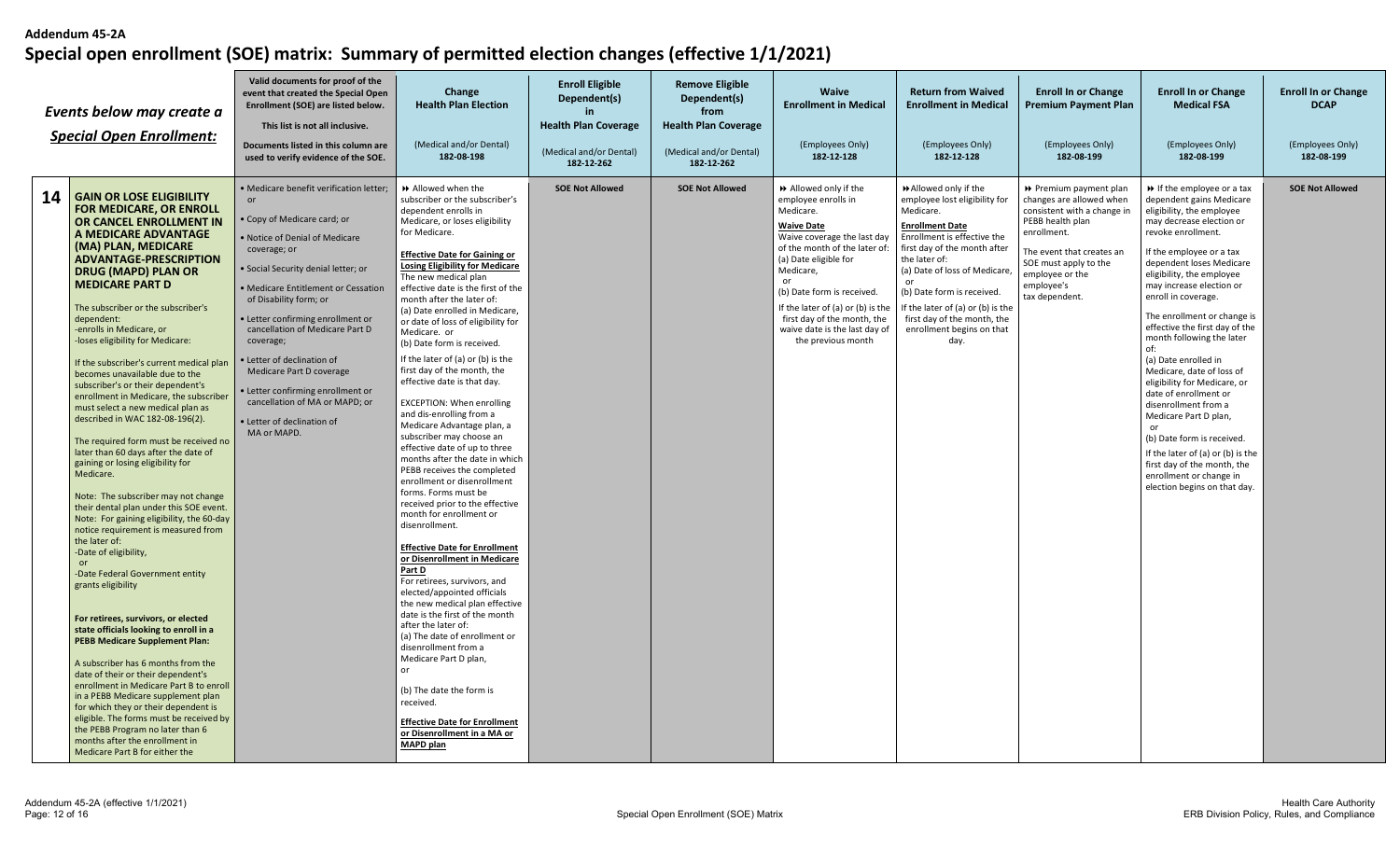| Events below may create a<br><b>Special Open Enrollment:</b> |                                                                                                                                                                                                                                                                                                                                                                                                                                                                                                                                                                                                                                                                                                                                                                                                                                                                                                                                                                                                                                                                                                                                                                                                                                                                                                                                                              | Valid documents for proof of the<br>event that created the Special Open<br>Enrollment (SOE) are listed below.<br>This list is not all inclusive.<br>Documents listed in this column are<br>used to verify evidence of the SOE. | Change<br><b>Health Plan Election</b><br>(Medical and/or Dental)<br>182-08-198                                                                                                                                                                                                     | <b>Enroll Eligible</b><br>Dependent(s)<br>in.<br><b>Health Plan Coverage</b><br>(Medical and/or Dental)<br>182-12-262 | <b>Remove Eligible</b><br>Dependent(s)<br>from<br><b>Health Plan Coverage</b><br>(Medical and/or Dental)<br>182-12-262 | Waive<br><b>Enrollment in Medical</b><br>(Employees Only)<br>182-12-128 | <b>Return from Waived</b><br><b>Enrollment in Medical</b><br>(Employees Only)<br>182-12-128 | <b>Enroll In or Change</b><br><b>Premium Payment Plan</b><br>(Employees Only)<br>182-08-199 | <b>Enroll In or Change</b><br><b>Medical FSA</b><br>(Employees Only)<br>182-08-199 | <b>Enroll In or Change</b><br><b>DCAP</b><br>(Employees Only)<br>182-08-199 |
|--------------------------------------------------------------|--------------------------------------------------------------------------------------------------------------------------------------------------------------------------------------------------------------------------------------------------------------------------------------------------------------------------------------------------------------------------------------------------------------------------------------------------------------------------------------------------------------------------------------------------------------------------------------------------------------------------------------------------------------------------------------------------------------------------------------------------------------------------------------------------------------------------------------------------------------------------------------------------------------------------------------------------------------------------------------------------------------------------------------------------------------------------------------------------------------------------------------------------------------------------------------------------------------------------------------------------------------------------------------------------------------------------------------------------------------|--------------------------------------------------------------------------------------------------------------------------------------------------------------------------------------------------------------------------------|------------------------------------------------------------------------------------------------------------------------------------------------------------------------------------------------------------------------------------------------------------------------------------|-----------------------------------------------------------------------------------------------------------------------|------------------------------------------------------------------------------------------------------------------------|-------------------------------------------------------------------------|---------------------------------------------------------------------------------------------|---------------------------------------------------------------------------------------------|------------------------------------------------------------------------------------|-----------------------------------------------------------------------------|
|                                                              | subscriber or the subscriber's<br>dependent.<br>For retirees, survivors, or elected<br>state officials looking to enroll in or<br>terminate enrollment in Medicare<br>Part D:<br>Retirees, survivors, or elected state<br>officials are prohibited from keeping<br>PEBB medical if they enroll in Medicare<br>Part D. They must either terminate<br>Medicare Part D or enroll in PEBB's<br>Medicare Supplement Plan G. See<br>PEBB Program Administrative Policy<br>26-1 for details.<br>The required form must be received no<br>later than 60 days after enrolling or<br>cancelling enrollment in Medicare Part<br>D.<br>For retirees, survivors, or elected<br>state officials looking to enroll in or<br>terminate enrollment in a Medicare<br><b>Advantage (MA) Plan or a Medicare</b><br><b>Advantage-Prescription Drug (MAPD)</b><br>Plan:<br>A subscriber has seven months to<br>enroll in a MA or MAPD plan that<br>begins three months before they or<br>their dependent first enrolled in both<br>Medicare Part A and Part B and ends<br>three months after the month of<br>Medicare eligibility. A subscriber may<br>also enroll themselves or their<br>dependent in a MA or MAPD plan<br>before their last day of the Medicare<br>Part B initial enrollment period.<br>The forms must be received by the<br>PEBB program no later than the last |                                                                                                                                                                                                                                | For retirees, survivors, and<br>elected/appointed officials<br>the new medical plan effective<br>date is the first of the month<br>after the later of:<br>(a) The date of enrollment or<br>disenrollment from a MA or<br>MAPD plan,<br>or<br>(b) The date the form is<br>received. |                                                                                                                       |                                                                                                                        |                                                                         |                                                                                             |                                                                                             |                                                                                    |                                                                             |
|                                                              | day of the month prior to the month<br>the subscriber or the subscriber's<br>dependent enrolls in the MA or MAPD<br>plan.                                                                                                                                                                                                                                                                                                                                                                                                                                                                                                                                                                                                                                                                                                                                                                                                                                                                                                                                                                                                                                                                                                                                                                                                                                    |                                                                                                                                                                                                                                |                                                                                                                                                                                                                                                                                    |                                                                                                                       |                                                                                                                        |                                                                         |                                                                                             |                                                                                             |                                                                                    |                                                                             |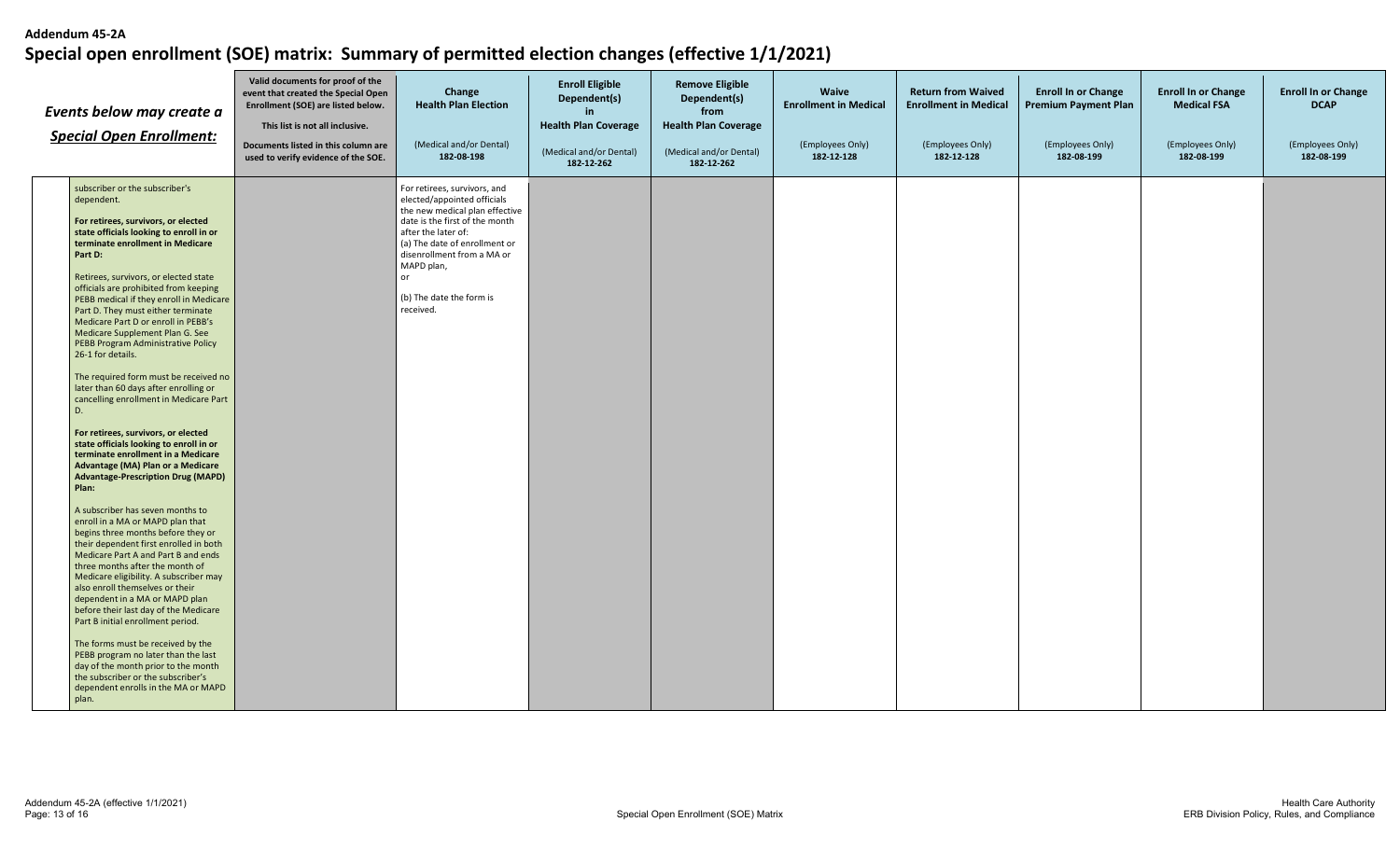| Events below may create a<br><b>Special Open Enrollment:</b> |                                                                                                                                                                                                                                                                                                                                                                                                                                                                                                                                                                                                                                                                               | Valid documents for proof of the<br>event that created the Special Open<br>Enrollment (SOE) are listed below.<br>This list is not all inclusive.<br>Documents listed in this column are<br>used to verify evidence of the SOE. | Change<br><b>Health Plan Election</b><br>(Medical and/or Dental)<br>182-08-198                                                                                                                                                                                                                                                                                                                                                   | <b>Enroll Eligible</b><br>Dependent(s)<br><b>Health Plan Coverage</b><br>(Medical and/or Dental)<br>182-12-262 | <b>Remove Eligible</b><br>Dependent(s)<br>from<br><b>Health Plan Coverage</b><br>(Medical and/or Dental)<br>182-12-262 | <b>Waive</b><br><b>Enrollment in Medical</b><br>(Employees Only)<br>182-12-128 | <b>Return from Waived</b><br><b>Enrollment in Medical</b><br>(Employees Only)<br>182-12-128 | <b>Enroll In or Change</b><br><b>Premium Payment Plan</b><br>(Employees Only)<br>182-08-199                                                                                                                                | <b>Enroll In or Change</b><br><b>Medical FSA</b><br>(Employees Only)<br>182-08-199 | <b>Enroll In or Change</b><br><b>DCAP</b><br>(Employees Only)<br>182-08-199 |
|--------------------------------------------------------------|-------------------------------------------------------------------------------------------------------------------------------------------------------------------------------------------------------------------------------------------------------------------------------------------------------------------------------------------------------------------------------------------------------------------------------------------------------------------------------------------------------------------------------------------------------------------------------------------------------------------------------------------------------------------------------|--------------------------------------------------------------------------------------------------------------------------------------------------------------------------------------------------------------------------------|----------------------------------------------------------------------------------------------------------------------------------------------------------------------------------------------------------------------------------------------------------------------------------------------------------------------------------------------------------------------------------------------------------------------------------|----------------------------------------------------------------------------------------------------------------|------------------------------------------------------------------------------------------------------------------------|--------------------------------------------------------------------------------|---------------------------------------------------------------------------------------------|----------------------------------------------------------------------------------------------------------------------------------------------------------------------------------------------------------------------------|------------------------------------------------------------------------------------|-----------------------------------------------------------------------------|
| 15                                                           | <b>MEDICAL PLAN</b><br><b>BECOMES UNAVAILABLE</b><br>The subscriber or the subscriber's<br>dependent's current medical plan<br>becomes unavailable because the<br>subscriber or enrolled dependent is no<br>longer eligible for a health savings<br>account (HSA). HCA may require<br>evidence that the subscriber or the<br>subscriber's dependent is no longer<br>eligible for an HSA.<br>The required form must be received no<br>later than 60 days after the date the<br>health plan becomes unavailable.                                                                                                                                                                | • Cancellation letter from HDHP; or<br>• Coverage confirmation in a new<br>health plan; or<br>· Medicare entitlement letter; or<br>• Copy of current tax return claiming<br>you as a dependent                                 | >> Allowed only when HSA<br>eligibility is lost.<br><b>Effective Date</b><br>The new plan effective date is<br>the first of the month after the<br>later of:<br>(a) Date current medical plan<br>becomes unavailable due to<br>loss of eligibility for a health<br>savings account (HSA),<br>or<br>(b) Date form is received.<br>If the later of (a) or (b) is the<br>first day of the month, the<br>effective date is that day. | <b>SOE Not Allowed</b>                                                                                         | <b>SOE Not Allowed</b>                                                                                                 | <b>SOE Not Allowed</b>                                                         | <b>SOE Not Allowed</b>                                                                      | ▶ Premium payment plan<br>changes are allowed when<br>consistent with a change in<br>PEBB health plan<br>enrollment.<br>The event that creates an<br>SOE must apply to the<br>employee or the<br>employee's tax dependent. | <b>SOE Not Allowed</b>                                                             | <b>SOE Not Allowed</b>                                                      |
| 16                                                           | <b>CONTINUITY OF CARE</b><br>The subscriber or the subscriber's<br>dependent experiences a disruption of<br>care for active and ongoing treatment<br>that could function as a reduction in<br>benefits for the subscriber or the<br>subscriber's dependent.<br>A subscriber may not change their<br>health plan election if the subscriber's<br>or dependent's physician stops<br>participation with the subscriber's<br>health plan unless the PEBB Program<br>determines that a continuity of care<br>issue exists. (See WAC 182-08-198 for<br>specific circumstances).<br>The required form must be received no<br>later than 60 days after the date of the<br>disruption. | • Submit request for a plan change to<br>the Health Care Authority:<br>PEBB Program<br>PO Box 42684<br>Olympia, WA 98504-5502                                                                                                  | Allowed only if meeting a<br>specific circumstance<br>described in WAC 182-08-<br>$198(2)(k)$ .<br><b>Effective Date</b><br>The new plan effective date is<br>the first of the month after the<br>later of:<br>(a) Date of disruption,<br>or<br>(b) Date form is received.<br>If the later of (a) or (b) is the<br>first day of the month, the<br>effective date is that day.                                                    | <b>SOE Not Allowed</b>                                                                                         | <b>SOE Not Allowed</b>                                                                                                 | <b>SOE Not Allowed</b>                                                         | <b>SOE Not Allowed</b>                                                                      | ▶ Premium payment plan<br>changes are allowed when<br>consistent with a change in<br>PEBB health plan<br>enrollment.<br>The event that creates an<br>SOE must apply to the<br>employee or the<br>employee's tax dependent. | <b>SOE Not Allowed</b>                                                             | <b>SOE Not Allowed</b>                                                      |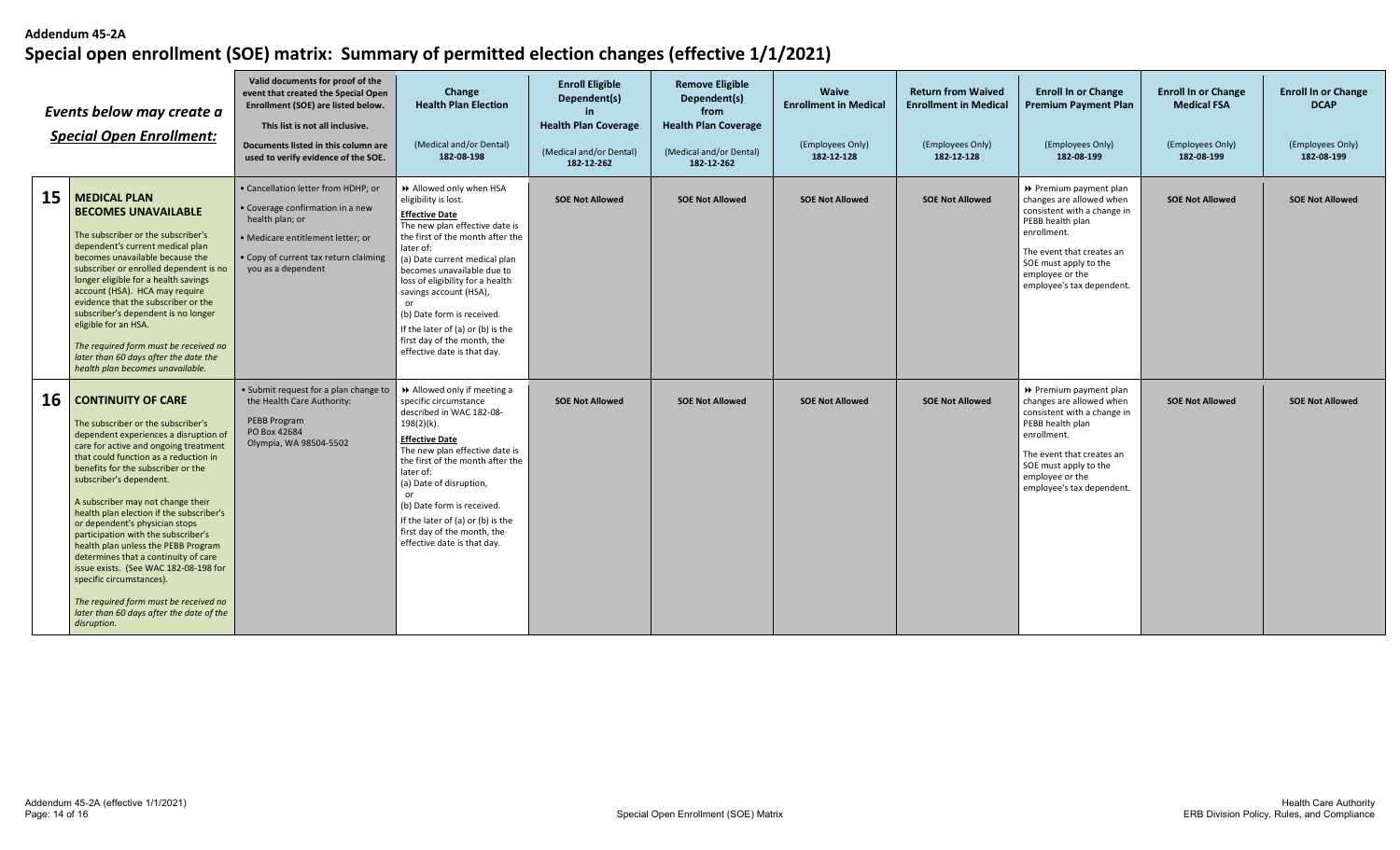| Events below may create a<br><b>Special Open Enrollment:</b> |                                                                                                                                                                                                                                                                                                                                                                                                                                                                                   | Valid documents for proof of the<br>event that created the Special Open<br>Enrollment (SOE) are listed below.<br>This list is not all inclusive.<br>Documents listed in this column are<br>used to verify evidence of the SOE.                                                                                                                                           | Change<br><b>Health Plan Election</b><br>(Medical and/or Dental)<br>182-08-198 | <b>Enroll Eligible</b><br>Dependent(s)<br><b>Health Plan Coverage</b><br>(Medical and/or Dental)<br>182-12-262 | <b>Remove Eligible</b><br>Dependent(s)<br>from<br><b>Health Plan Coverage</b><br>(Medical and/or Dental)<br>182-12-262 | <b>Waive</b><br><b>Enrollment in Medical</b><br>(Employees Only)<br>182-12-128 | <b>Return from Waived</b><br><b>Enrollment in Medical</b><br>(Employees Only)<br>182-12-128 | <b>Enroll In or Change</b><br><b>Premium Payment Plan</b><br>(Employees Only)<br>182-08-199 | <b>Enroll In or Change</b><br><b>Medical FSA</b><br>(Employees Only)<br>182-08-199 | <b>Enroll In or Change</b><br><b>DCAP</b><br>(Employees Only)<br>182-08-199                                                                                                                                                                                                                                                                                                                                                                                                                              |
|--------------------------------------------------------------|-----------------------------------------------------------------------------------------------------------------------------------------------------------------------------------------------------------------------------------------------------------------------------------------------------------------------------------------------------------------------------------------------------------------------------------------------------------------------------------|--------------------------------------------------------------------------------------------------------------------------------------------------------------------------------------------------------------------------------------------------------------------------------------------------------------------------------------------------------------------------|--------------------------------------------------------------------------------|----------------------------------------------------------------------------------------------------------------|------------------------------------------------------------------------------------------------------------------------|--------------------------------------------------------------------------------|---------------------------------------------------------------------------------------------|---------------------------------------------------------------------------------------------|------------------------------------------------------------------------------------|----------------------------------------------------------------------------------------------------------------------------------------------------------------------------------------------------------------------------------------------------------------------------------------------------------------------------------------------------------------------------------------------------------------------------------------------------------------------------------------------------------|
| 17                                                           | <b>CHANGE DEPENDENT</b><br><b>CARE PROVIDER</b><br><b>(WITH INCREASED OR</b><br><b>DECREASED COST)</b><br>If the employee changes dependent<br>care provider, the change to DCAP can<br>reflect the cost of the new provider,<br>provided the dependent care provider<br>is not a qualifying relative of the<br>employee as defined in Internal<br>Revenue Code Section 152.<br>The required form must be received no<br>later than 60 days after the date of the<br>cost change. | • Letter from both the current and<br>new daycare providers stating the<br>premium amount for qualifying<br>individuals and the due date; or<br>. Billing statement from both the<br>current and new daycare providers<br>stating the premium amount for<br>qualifying individuals and the<br>statement date.                                                            | <b>SOE Not Allowed</b>                                                         | <b>SOE Not Allowed</b>                                                                                         | <b>SOE Not Allowed</b>                                                                                                 | <b>SOE Not Allowed</b>                                                         | <b>SOE Not Allowed</b>                                                                      | <b>SOE Not Allowed</b>                                                                      | <b>SOE Not Allowed</b>                                                             | ▶ The change must be<br>consistent with the<br>increased or decreased cost<br>of services of the new<br>provider for an IRC Section<br>21(b)(1) qualifying<br>individual.<br>The enrollment or change is<br>effective the first day of the<br>month following the later<br>of:<br>(a) Date of cost increase or<br>decrease,<br>or<br>(b) Date form is received.<br>If the later of (a) or (b) is the<br>first day of the month, the<br>enrollment or change in<br>election begins on that day.           |
| 18                                                           | <b>CHANGED NUMBER</b><br>OF DCAP QUALIFYING<br><b>INDIVIDUALS</b><br>The employee or the employee's<br>spouse experiences a change in the<br>number of qualifying individuals as<br>defined in IRC Section 21 (b)(1).<br>The required form must be received no<br>later than 60 days after the date of the<br>change.                                                                                                                                                             | • Letter from the dependent care<br>provider confirming the number of<br>qualifying individuals enrolled in<br>services, the change in premium,<br>and the effective date of change; or<br>. Two billing statements that include<br>the number of qualifying individuals<br>enrolled in each month, the<br>premium amount due for each<br>month, and the statement date. | <b>SOE Not Allowed</b>                                                         | <b>SOE Not Allowed</b>                                                                                         | <b>SOE Not Allowed</b>                                                                                                 | <b>SOE Not Allowed</b>                                                         | <b>SOE Not Allowed</b>                                                                      | <b>SOE Not Allowed</b>                                                                      | <b>SOE Not Allowed</b>                                                             | ▶ The change must be<br>consistent with the<br>increased or decreased<br>number of IRC Section<br>21(b)(1) qualifying<br>individuals.<br>The enrollment or change is  <br>effective the first day of the<br>month following the later<br>of:<br>(a) Date of change in<br>number of IRC Section<br>21(b)(1) qualifying<br>individuals,<br>or<br>(b) Date form is received.<br>If the later of (a) or (b) is the<br>first day of the month, the<br>enrollment or change in<br>election begins on that day. |